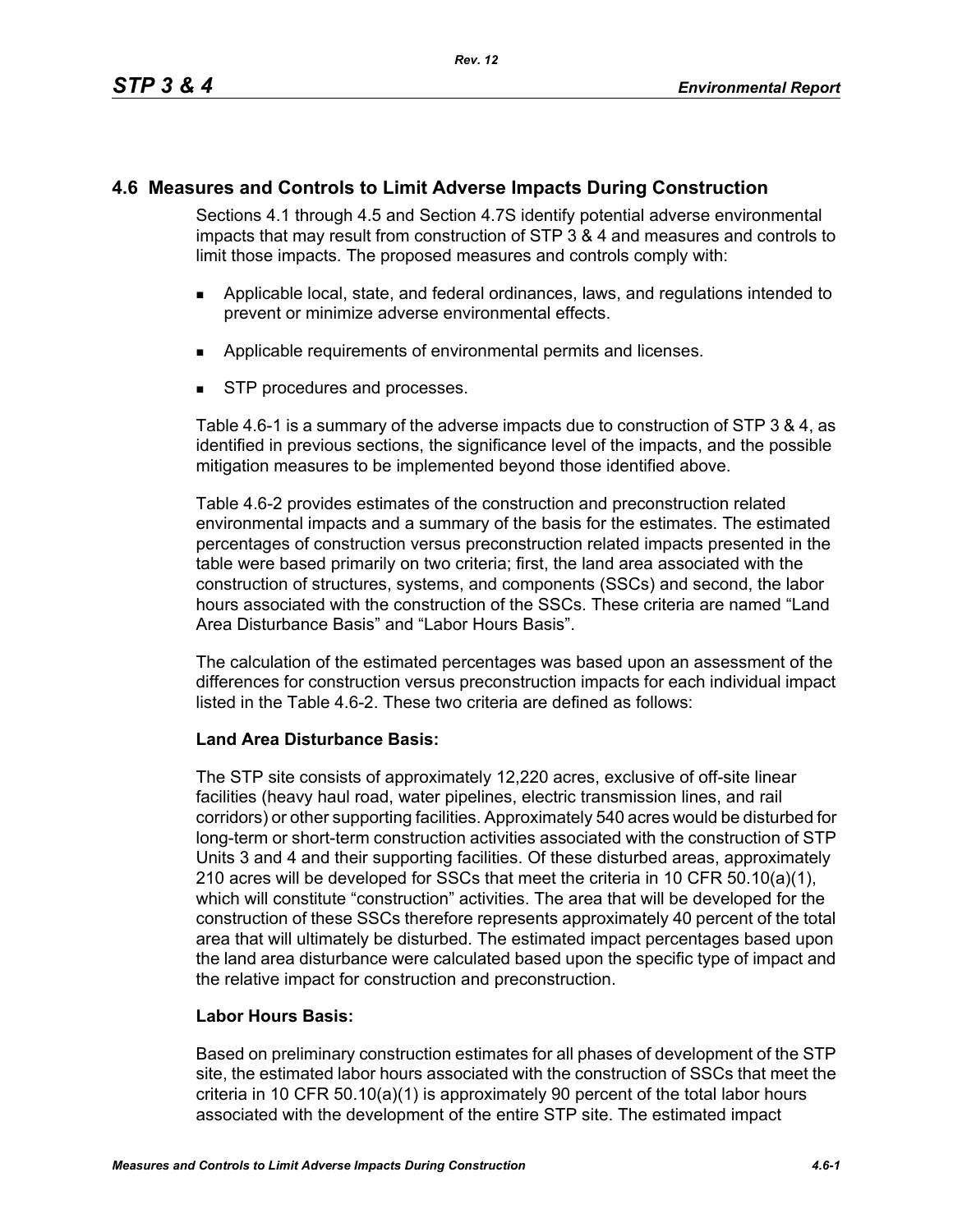percentages based upon the labor hours were calculated based upon the specific type of impact and the relative impact for construction and preconstruction.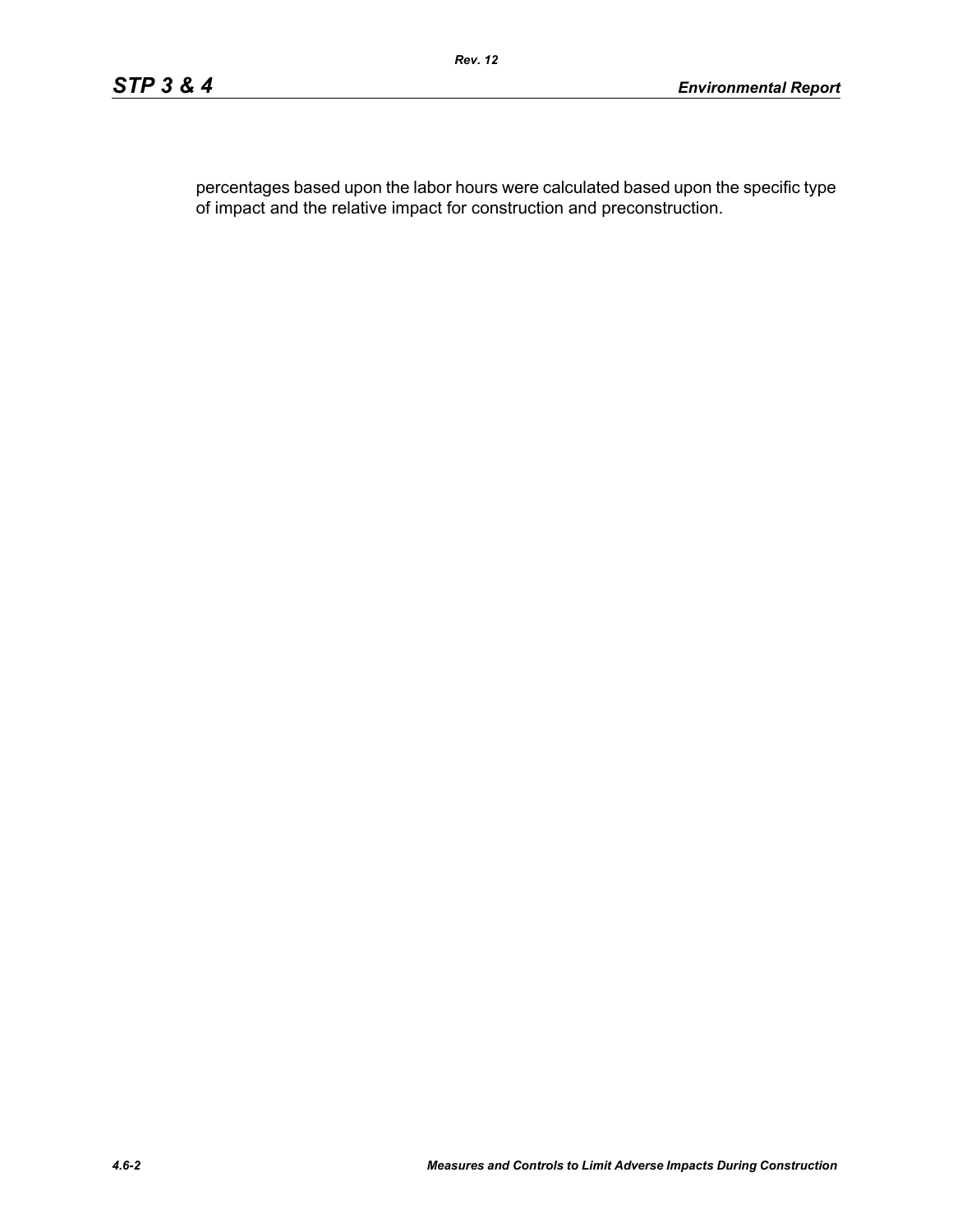| Impact                         | <b>Description of Potential Impact</b>                                                                                                                                                                                   | <b>Potential</b><br>Impact<br>Significance<br>$[1]$ | <b>Planned Control Program</b>                                                                                                                                                                                                                                                                                        |
|--------------------------------|--------------------------------------------------------------------------------------------------------------------------------------------------------------------------------------------------------------------------|-----------------------------------------------------|-----------------------------------------------------------------------------------------------------------------------------------------------------------------------------------------------------------------------------------------------------------------------------------------------------------------------|
| 4.0 Land Use Impacts           |                                                                                                                                                                                                                          |                                                     |                                                                                                                                                                                                                                                                                                                       |
| 4.1.1 The Site<br>and Vicinity | Ground-disturbing activities including<br>installation of a slurry wall, excavating and<br>recontouring the landscape.[2]                                                                                                | S                                                   | Conduct construction activities using best management practices<br>(BMP) in accordance with regulatory and permit requirements.<br>Implement environmental controls required in the SWPPP (Storm<br>Water Pollution Prevention Plan) such as weekly compliance<br>inspections, documentation of runoff controls, etc. |
|                                | Removal of vegetation within the temporary and<br>permanent impact areas.[2]                                                                                                                                             | S                                                   | Clean up and dispose of waste debris at designated location.<br>Temporary impact area will be graded, landscaped to match the<br>surrounding area, and revegetated.                                                                                                                                                   |
|                                | Stockpiling of soils on site including spoil<br>mounds and borrow pit soils.[2]                                                                                                                                          | S                                                   | Restrict stockpiling to designated areas. Stabilize all loose soils<br>on site through the use of approved erosion control<br>methodologies and soil erosion and sediment control plan.                                                                                                                               |
|                                | Construction of new permanent structures and<br>the creation of impervious surface within the<br>existing STP Site (i.e., the haul road and the<br>parking area). The site is designated for<br>industrial land use. [2] | S                                                   | Restrict construction to the designated areas within the STP site.                                                                                                                                                                                                                                                    |
|                                | Impacts to wetlands and other surface waters<br>e.g. removal of onsite drainage ditch.                                                                                                                                   | S                                                   | Avoid wetlands. Use appropriate erosion control measures to<br>prevent turbid water, soil deposition, vegetation removal, etc.,<br>from impacting drainage features, wetlands and downstream<br>areas through the approved SWPPP.                                                                                     |
|                                | Construction activities conducted within the<br>Coastal Management Zone.[2]                                                                                                                                              | $S-M$                                               | Proposed project is consistent with the Texas Coastal<br>Management Plan.                                                                                                                                                                                                                                             |
|                                | Construction activities (e.g., crossing of a<br>pipeline, installation of discharge pipe, etc.)<br>conducted within the designated flood zone and<br>other sensitive areas.                                              | S                                                   | Avoid these areas where possible. Comply with regulatory and<br>permit requirements.                                                                                                                                                                                                                                  |

 $4.6 - 3$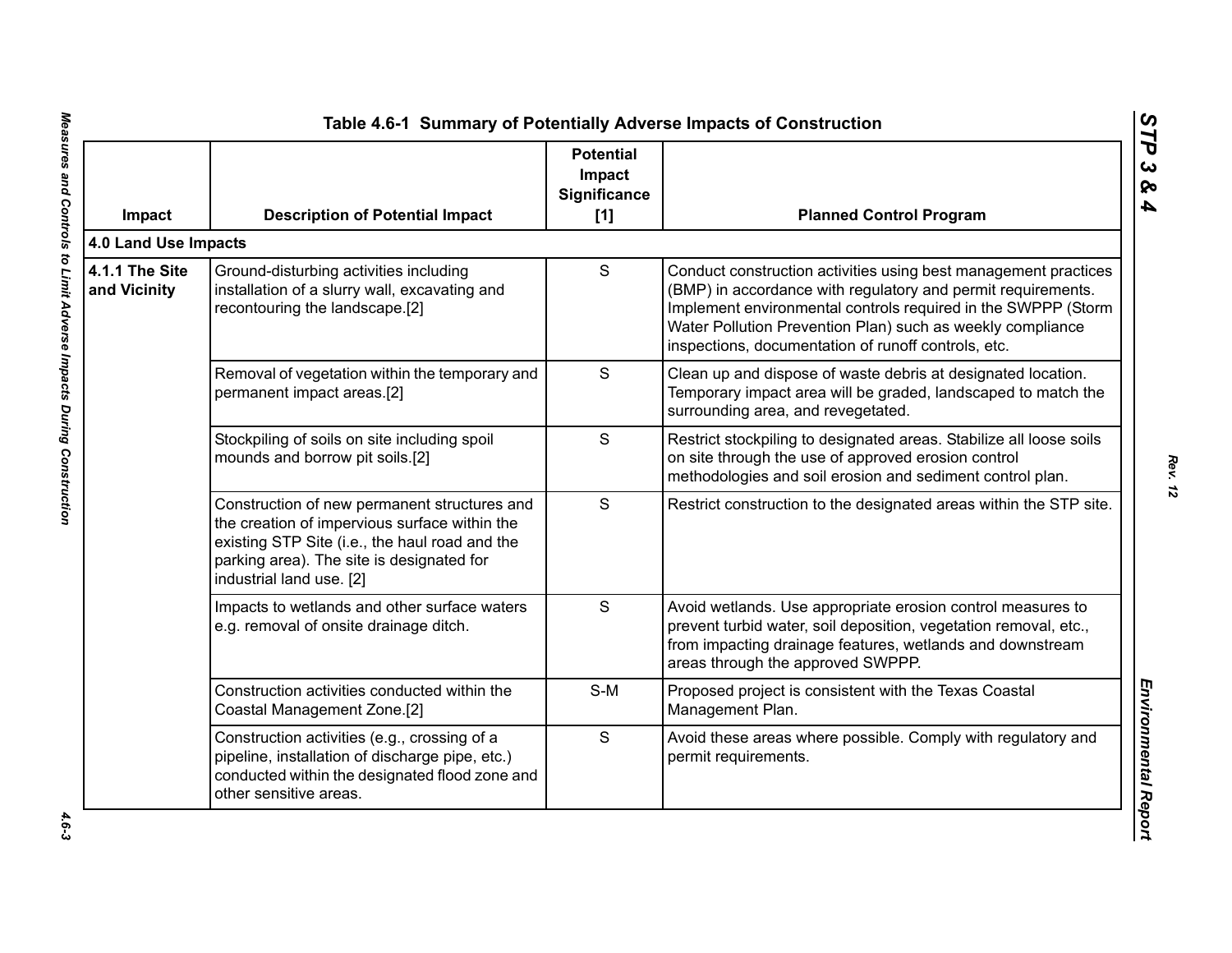| Table 4.6-1 Summary of Potentially Adverse Impacts of Construction (Continued)                                        |     |                                                                                                                               |
|-----------------------------------------------------------------------------------------------------------------------|-----|-------------------------------------------------------------------------------------------------------------------------------|
| Potential short-term land use changes in the<br>vicinity of the project due to development of<br>employee housing.[2] | S-M | The temporary housing facilities, if constructed, w<br>converted to pre-project conditions upon completion<br>l construction. |

|                                                                               | Potential short-term land use changes in the<br>vicinity of the project due to development of<br>employee housing.[2]                                                                                                                        | $S-M$ | The temporary housing facilities, if constructed, would be<br>converted to pre-project conditions upon completion of<br>construction.                                                                                                                                                                      |
|-------------------------------------------------------------------------------|----------------------------------------------------------------------------------------------------------------------------------------------------------------------------------------------------------------------------------------------|-------|------------------------------------------------------------------------------------------------------------------------------------------------------------------------------------------------------------------------------------------------------------------------------------------------------------|
|                                                                               | The increase in traffic during shift change and<br>increased truck deliveries will impact traffic on<br>existing roads during peak times.                                                                                                    | S     | Stagger work shifts and truck delivery times to reduce the<br>additional traffic during peak hours.                                                                                                                                                                                                        |
| 4.1.2<br><b>Transmission</b><br><b>Corridors and</b><br><b>Off-Site Areas</b> | Potential short-term physical land use changes<br>due to the addition of a 345 Kilovolt switchyard<br>and rerouting of one 345 kV transmission line<br>that is currently connected to Bay No. 1 of the<br>existing switchyard for STP 1 & 2. | S     | Minimization of land use impacts through the use of existing<br>access points and ROW roads. Limit construction activities<br>associated with the new onsite switchyard and connecting<br>transmission lines to those areas previously disturbed for<br>construction activities associated with STP 1 & 2. |
| 4.1.3 Historic<br><b>Properties</b>                                           | Ground-disturbing activities including grading,<br>excavation, recontouring, and construction may<br>expose historic resources.                                                                                                              | S     | Take appropriate actions as required by site procedures following<br>discovery of potential historic or archaeological resources.                                                                                                                                                                          |
|                                                                               |                                                                                                                                                                                                                                              |       |                                                                                                                                                                                                                                                                                                            |
|                                                                               |                                                                                                                                                                                                                                              |       |                                                                                                                                                                                                                                                                                                            |

*STP 3 & 4*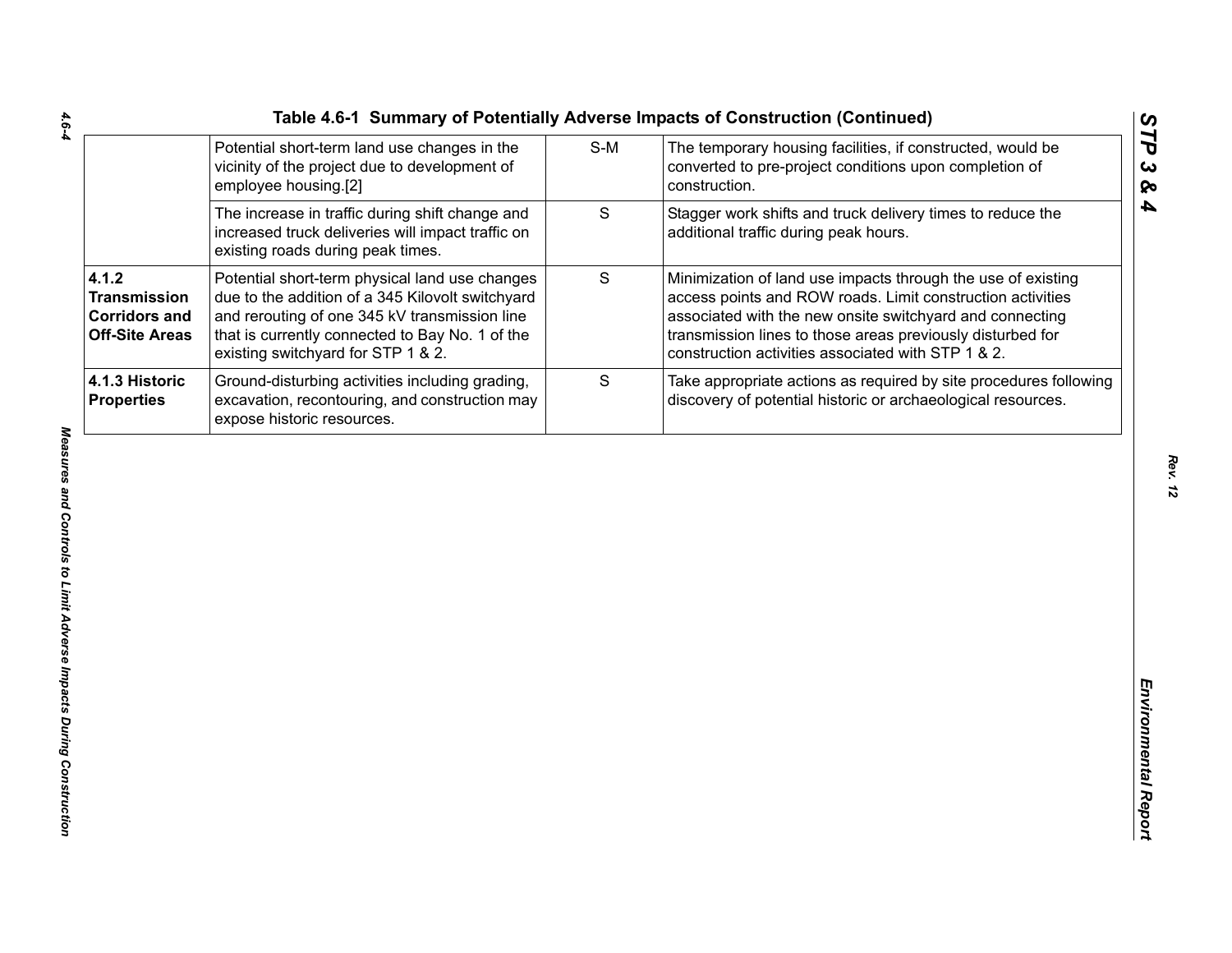| 4.2 Water-Related Impacts                        |                                                                                                                                                                       |   |                                                                                                                                                                                                                                                                                                                                                                                                                                                                                                                                                                                                                                 | ĽP                                |
|--------------------------------------------------|-----------------------------------------------------------------------------------------------------------------------------------------------------------------------|---|---------------------------------------------------------------------------------------------------------------------------------------------------------------------------------------------------------------------------------------------------------------------------------------------------------------------------------------------------------------------------------------------------------------------------------------------------------------------------------------------------------------------------------------------------------------------------------------------------------------------------------|-----------------------------------|
| 4.2.1<br><b>Hydrologic</b><br><b>Alterations</b> | Impacts to onsite surface water drainage flows<br>by diverting or filling several unnamed onsite<br>drainage features.[2]                                             | S | New drainage ditches and other features such as sediment filters<br>would be used to accommodate surface water runoff from altered<br>drainage areas and the newly constructed impervious areas.<br>Avoid all wetlands. Appropriate erosion control measures will be<br>taken on all drainage features and wetlands to prevent turbid<br>water, soil deposition, vegetation removal, etc., from occurring<br>within those areas or downstream areas through the approved<br>SWPPP.                                                                                                                                              | $\boldsymbol{\omega}$<br>ନ୍ତ<br>4 |
|                                                  | Increase in surface water as a result of<br>dewatering and excavation activities. [2]                                                                                 | S | To decrease the volume of surface water runoff created during<br>dewatering/excavating activities of the deeply excavated areas, a<br>groundwater control system will be installed consisting of a slurry<br>wall and perimeter circuit of deep wells in conjunction with sand<br>drains. All other surface water runoff created during the<br>excavation/dewatering activities will be controlled by a series of<br>ditches that drain the water away from construction activities.<br>Proper erosion controls will be used to contain sediments found in<br>the runoff before it is discharged into any jurisdictional water. |                                   |
|                                                  | Impacts to local hydrology resulting from the<br>excavation through the shallow aquifer, and<br>subsequent dewatering of the shallow<br>aquifer.[2]                   | S | Local drinking water wells found in the vicinity of the construction<br>area will be unaffected because they are located in the deeper<br>aquifer which is isolated by surficial clays. Dewatering would<br>occur within the shallow aquifer in a limited area for a short period<br>of time. Upon completion of construction, groundwater in the<br>shallow aquifer will return to natural elevations.                                                                                                                                                                                                                         |                                   |
| 4.2.2 Water Use<br><b>Impacts</b>                | Potential for water pressure reduction within the<br>local water table due to dewatering activities for<br>dust abatement, concrete mixing, potable water<br>use. [2] | S | Limit dewatering activities to only those necessary for<br>construction.                                                                                                                                                                                                                                                                                                                                                                                                                                                                                                                                                        |                                   |
|                                                  |                                                                                                                                                                       |   |                                                                                                                                                                                                                                                                                                                                                                                                                                                                                                                                                                                                                                 | Environmental Repor               |

 $4.6 - 5$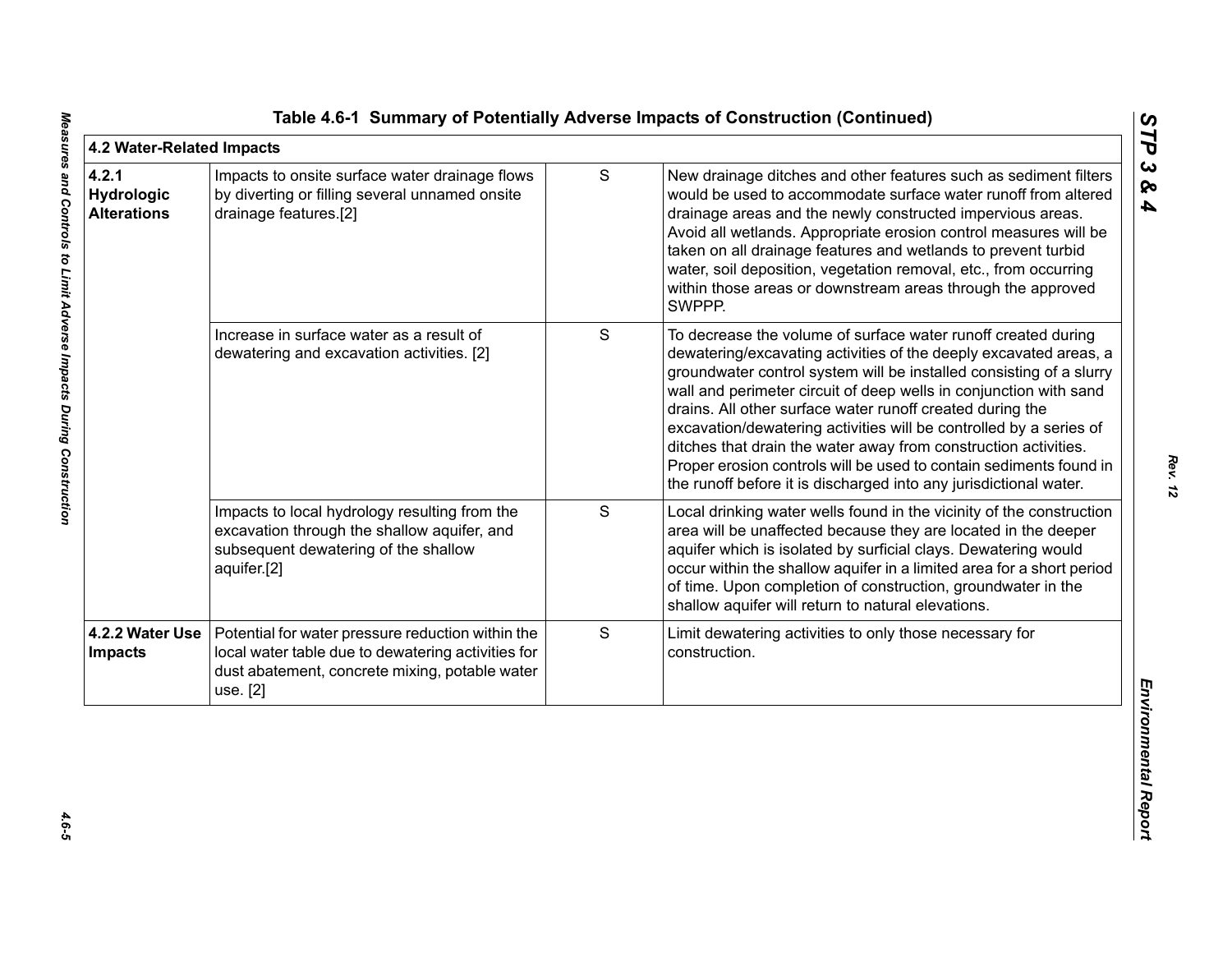|                                        |                                                                                                                                                                                                                              |   | Table 4.6-1 Summary of Potentially Adverse Impacts of Construction (Continued)                                                                                                                                                                                                                                                                                                                                                                                                              |
|----------------------------------------|------------------------------------------------------------------------------------------------------------------------------------------------------------------------------------------------------------------------------|---|---------------------------------------------------------------------------------------------------------------------------------------------------------------------------------------------------------------------------------------------------------------------------------------------------------------------------------------------------------------------------------------------------------------------------------------------------------------------------------------------|
| 4.2.3 Water-                           | Potential impacts on surface water quality from<br>Quality Impacts   accidental release of fuel, oils, or other<br>chemicals associated with construction<br>activities into onsite wetlands and drainage<br>features.       | S | Develop and implement a construction SWPPP and spill<br>response plan.                                                                                                                                                                                                                                                                                                                                                                                                                      |
|                                        | A potential impact to Little Robbins Slough,<br>Kelly's Pond, and subsequently the Colorado<br>River due to turbidity and sedimentation caused<br>by soil erosion from ground disturbance.[2]                                | S | Adhere to applicable regulations and permit requirements found<br>in the TPDES permit. Implement BMPs to prevent the movement<br>of pollutants (including sediments) into wetlands and water bodies<br>via storm water runoff. BMPs will include the use of erosion<br>control measures such as silt fences to prevent sedimentation<br>and turbid water discharge.<br>Use of vegetated land buffers between water bodies and the<br>construction site will minimize sedimentation impacts. |
| <b>4.3 Ecological Impacts</b>          |                                                                                                                                                                                                                              |   |                                                                                                                                                                                                                                                                                                                                                                                                                                                                                             |
| 4.3.1 Terrestrial<br><b>Ecosystems</b> | Construction activities will result in habitat loss<br>and will displace animals such as birds and<br>mammals that currently inhabit the construction<br>site. The mortality rate of less mobile animals<br>may increase.[2] | S | Limit vegetation removal to only those areas needed for<br>construction. Restoration of the temporary impact areas will be<br>completed in a timely manner upon completion of construction.                                                                                                                                                                                                                                                                                                 |
|                                        | Filling of drainage areas and ditches may<br>impact foraging and roosting habits of wetland-<br>dependent species.[2]                                                                                                        | S | Restore the habitat by relocating and revegetating of drainage<br>areas.                                                                                                                                                                                                                                                                                                                                                                                                                    |
|                                        | Impacts to biota from use of wetlands as<br>laydown areas or spoil areas. [2]                                                                                                                                                | S | Avoid wetland areas during construction activities.                                                                                                                                                                                                                                                                                                                                                                                                                                         |
|                                        | Potential impacts to local bird population from<br>bird collisions with man-made structures<br>(cranes, buildings) during construction.                                                                                      | S | The likelihood of this impact is low and when considered with the<br>availability of the resource on a regional basis, mitigation is not<br>necessary.                                                                                                                                                                                                                                                                                                                                      |
|                                        | Wildlife may be startled or frightened away by<br>construction noises.[2]                                                                                                                                                    | S | Animal displacement due to noise should be temporary in nature.<br>Animals should return upon completion of construction.                                                                                                                                                                                                                                                                                                                                                                   |
|                                        | Potential disturbance to nesting birds caused<br>by noise/movement during transmission line<br>upgrades. The disturbance impacts will<br>increase during the nesting season.                                                 | S | Scheduling work during non-nesting periods would minimize<br>these impacts.                                                                                                                                                                                                                                                                                                                                                                                                                 |
|                                        |                                                                                                                                                                                                                              |   |                                                                                                                                                                                                                                                                                                                                                                                                                                                                                             |

 $4.6 - 6$ *4.6-6 Measures and Controls to Limit Adverse Impacts During Construction* 

Measures and Controls to Limit Adverse Impacts During Construction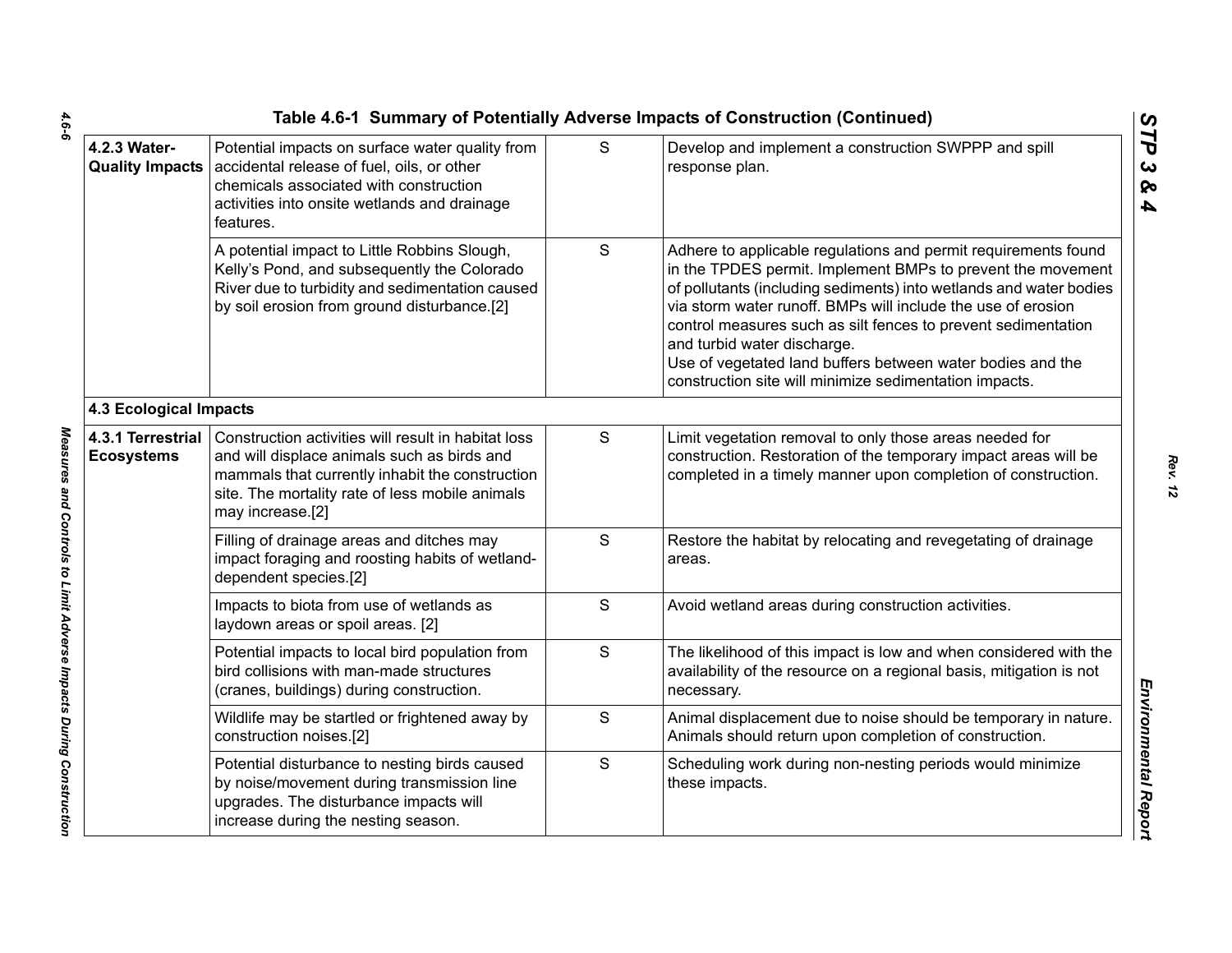| 4.3.2 Aquatic<br>Ecosystems-<br><b>Construction</b><br><b>Impacts</b> | Potential impacts on aquatic ecology from<br>accidental release of fuel, oils, or other<br>chemicals associated with construction<br>activities in to onsite wetlands and drainage<br>features.                                                                                                                  | S             | Develop and implement a construction SWPPP and spill<br>response plan.                                                                                                                                                                                                                                                                                                                                                                                                                                   |
|-----------------------------------------------------------------------|------------------------------------------------------------------------------------------------------------------------------------------------------------------------------------------------------------------------------------------------------------------------------------------------------------------|---------------|----------------------------------------------------------------------------------------------------------------------------------------------------------------------------------------------------------------------------------------------------------------------------------------------------------------------------------------------------------------------------------------------------------------------------------------------------------------------------------------------------------|
|                                                                       | Potential impacts to aquatic plants, benthic<br>macroinvertebrates, and fish as a result of<br>water turbidity and sedimentation caused by<br>soil erosion from construction activities such as<br>road construction, excavation, grading,<br>temporary storage of soil piles, and use of<br>heavy machinery.[2] | ${\mathsf S}$ | Develop and implement erosion and sediment control plans that<br>incorporate recognized BMPs such as covering all disturbed<br>areas, keeping to a minimum the length of time disturbed soil is<br>exposed to weather, and intercepting and retaining sediment via<br>retention ponds and drainage ditches. Upon completion of<br>construction along stream banks or drainage features, disturbed<br>areas will be rip-rapped or seeded to establish a perennial<br>vegetative cover to prevent erosion. |
|                                                                       | Impacts to the benthic community resulting<br>from suspended sediments from erosion of<br>surface soil. Impacts may include blockage of<br>light for photosynthesis, interference in<br>respiration in invertebrates, smothering of eggs,<br>and degradation of the quality of spawning<br>grounds.              | S             | Divert excess surface water caused by construction activities into<br>sediment settling ponds prior to release into on site drainage<br>features.                                                                                                                                                                                                                                                                                                                                                        |
|                                                                       | Impacts to fish populations due to the loss of<br>invertebrates from suspended sediments.                                                                                                                                                                                                                        | S             | Develop and implement erosion and sediment control plans as<br>mentioned above.                                                                                                                                                                                                                                                                                                                                                                                                                          |
|                                                                       | Displacement of fish, aquatic species,<br>crustaceans, and insects due to filling of<br>drainage features on site.[2]                                                                                                                                                                                            | S             | The impacted acreage of this non-jurisdictional area is small and<br>the type of habitat is not unique to the area. Due to the availability<br>of this resource on a regional basis and because no important<br>species are found onsite, mitigation is not necessary.                                                                                                                                                                                                                                   |
|                                                                       | Temporary decline in insect population from<br>rerouting of onsite drainage features.[2]                                                                                                                                                                                                                         | ${\mathsf S}$ | Restore the habitat by relocating and revegetating the drainage<br>feature.                                                                                                                                                                                                                                                                                                                                                                                                                              |

*STP 3 & 4*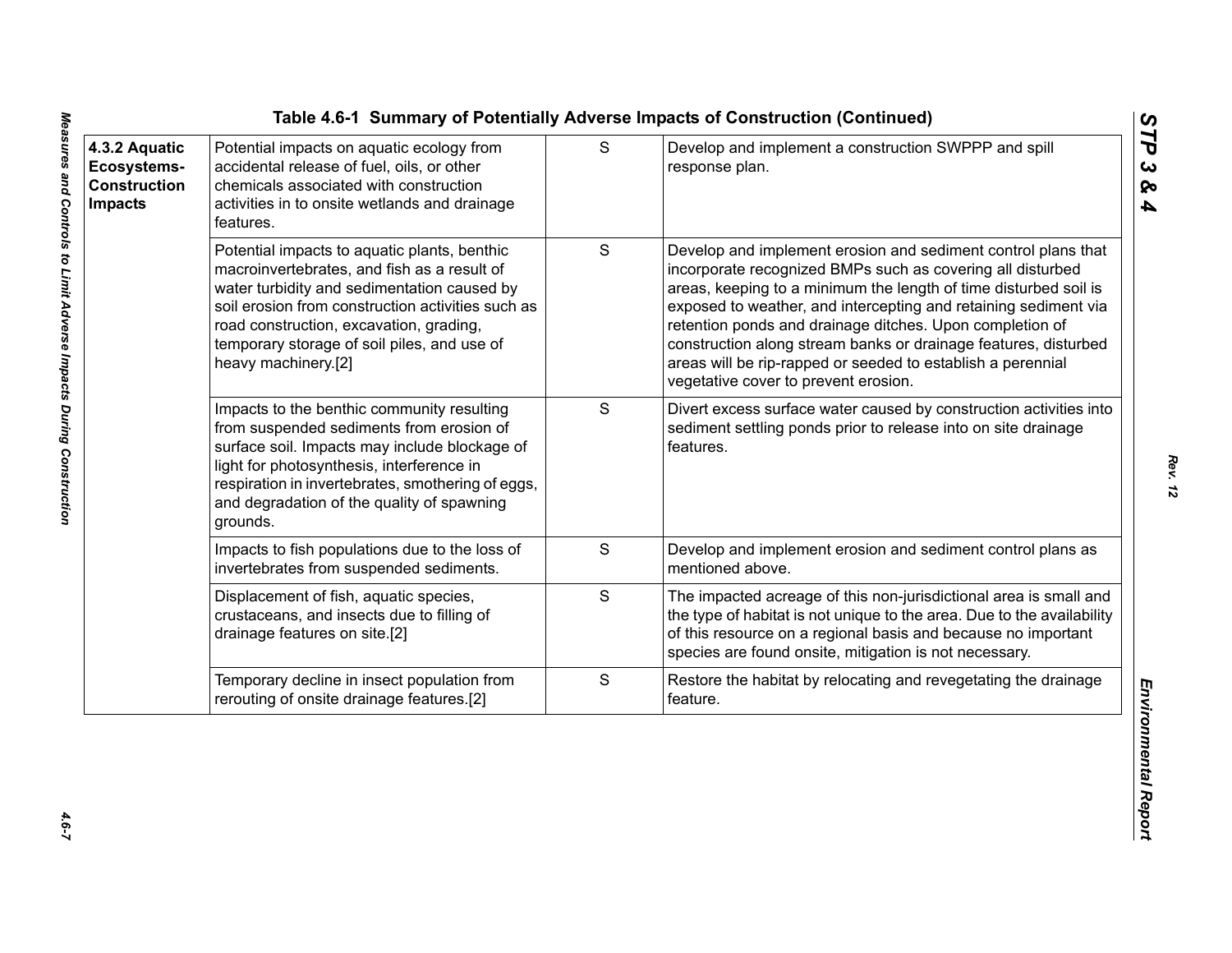|  |  | Table 4.6-1 Summary of Potentially Adverse Impacts of Construction (Continued) |  |  |  |  |
|--|--|--------------------------------------------------------------------------------|--|--|--|--|
|--|--|--------------------------------------------------------------------------------|--|--|--|--|

| 4.4 Socioeconomic Impacts        |                                                                                                                                                                                                                                         |               |                                                                                                                                                                                                                                                                                                                                                                                                                                                                    | STP                                            |
|----------------------------------|-----------------------------------------------------------------------------------------------------------------------------------------------------------------------------------------------------------------------------------------|---------------|--------------------------------------------------------------------------------------------------------------------------------------------------------------------------------------------------------------------------------------------------------------------------------------------------------------------------------------------------------------------------------------------------------------------------------------------------------------------|------------------------------------------------|
| 4.4.1 Physical<br><b>Impacts</b> | Potential temporary impacts to construction<br>workers, STP personnel, people living or<br>working adjacent to the construction area, and<br>transient populations caused by exposure to<br>elevated noise levels. [2]                  | ${\mathsf S}$ | Construction workers would use hearing protection. The public<br>will be notified of impending construction activities that may<br>exceed acceptable noise levels. Perform all construction activities<br>in compliance with local, state, and federal regulations.<br>Emergency first-aid care would be available at the construction<br>site, and regular health and safety monitoring will be conducted<br>during construction.                                 | $\boldsymbol{\omega}$<br>ବ<br>$\blacktriangle$ |
|                                  | Potential temporary impacts to construction<br>workers, STP personnel, people living or<br>working adjacent to the construction area, and<br>transient populations caused by fugitive dust<br>and fine particulate matter emissions.[2] | S             | Minimize the potential for these emissions by using local, state,<br>and federal regulations. Prepare a dust control plan containing<br>dust control measures such as watering, stabilization of disturbed<br>areas, phased grading to minimize disturbance acreage, covering<br>haul truck beds, etc. Emergency first-aid care would be available<br>at the construction site, and regular health and safety monitoring<br>will be conducted during construction. |                                                |
|                                  | Potential temporary impacts to construction<br>workers, STP personnel people living or<br>working adjacent to the construction area and<br>transient populations caused by exhaust<br>emissions.[2]                                     | S             | Equipment will be serviced regularly. Equipment will be operated<br>in accordance with local, state, and federal emission<br>requirements. Construction activities will be phased to minimize<br>peak hour degradation of local ambient air quality. Emergency<br>first-aid care would be available at the construction site, and<br>regular health and safety monitoring will be conducted during<br>construction.                                                |                                                |
|                                  | Degradation of roads in the vicinity of the<br>project due to increased traffic and an increase<br>in heavy, wide-bodied trucks and equipment.[2]                                                                                       | S             | Alert local government agencies and complete road repairs and<br>improvements (i.e., patching cracks and potholes, adding turn<br>lanes, reinforcing soft shoulders) in a timely manner.                                                                                                                                                                                                                                                                           |                                                |
|                                  |                                                                                                                                                                                                                                         |               |                                                                                                                                                                                                                                                                                                                                                                                                                                                                    | Environmental Report                           |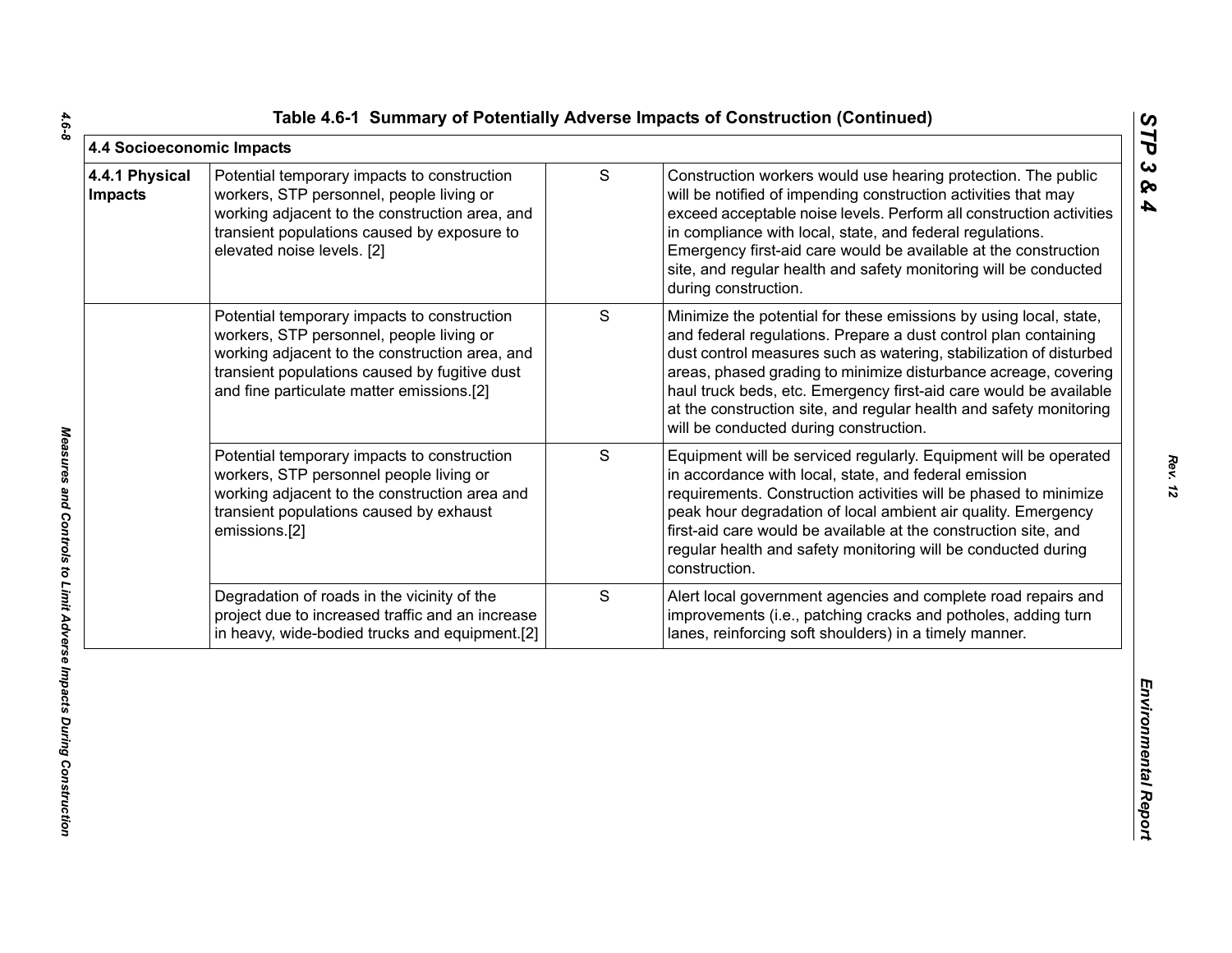|                                                       |                                                                                                                                |       | Table 4.6-1 Summary of Potentially Adverse Impacts of Construction (Continued)                                                                                                                                                                                                                |                                          |
|-------------------------------------------------------|--------------------------------------------------------------------------------------------------------------------------------|-------|-----------------------------------------------------------------------------------------------------------------------------------------------------------------------------------------------------------------------------------------------------------------------------------------------|------------------------------------------|
| 4.4.2 Social and<br><b>Economic</b><br><b>Impacts</b> | Increased traffic congestion in the vicinity of<br>STP due to construction activities.[2]                                      | $M-L$ | Develop and implement a construction traffic management plan<br>that would include such measures as turn lane installation where<br>necessary, establishing a centralized parking area with shuttle<br>service, encouraging carpools, and staggering shifts.                                  | STP<br>$\boldsymbol{\omega}$<br>ନ୍ତ<br>4 |
|                                                       | Potential short-term housing shortage in<br>Matagorda County.[2]                                                               | $M-L$ | Mitigation efforts will be market-driven over time. Construction<br>employment will increase gradually with a peak after 2 or 3 years.<br>This will allow time for construction of new housing. Temporary<br>housing could be constructed as needed.                                          |                                          |
|                                                       | Water shortages in Matagorda County as a<br>result of the in-migrating construction<br>workforce.[2]                           | $M-L$ | Maintain communication with local government and planning<br>officials so that ample time is given to plan for the influx.<br>Mitigation strategies could include reuse, seawater desalination,<br>conservation, and the Lower Colorado River Authority/San<br>Antonio Water System Project.  |                                          |
|                                                       | Shortage of waste water treatment plants in<br>Matagorda County as a result of the in-<br>migrating construction workforce.[2] | M-L   | Maintain communication with local government and planning<br>officials so that ample time is given to plan for the influx.                                                                                                                                                                    |                                          |
|                                                       | Potential impacts to police and fire services in<br>Matagorda County. [2]                                                      | M     | Maintain communication with local government officials so that<br>expansions in police and fire services could be coordinated,<br>planned, and funded in a timely manner. Funding for this<br>expansion will be provided through the increased tax revenues<br>from the construction project. |                                          |
|                                                       | Potential impacts to medical services in<br>Matagorda County. [2]                                                              | S     | Projected increase in the population during construction would<br>not stress the current capacity; therefore mitigation would not be<br>warranted.                                                                                                                                            |                                          |
|                                                       |                                                                                                                                |       |                                                                                                                                                                                                                                                                                               | Environmental Report                     |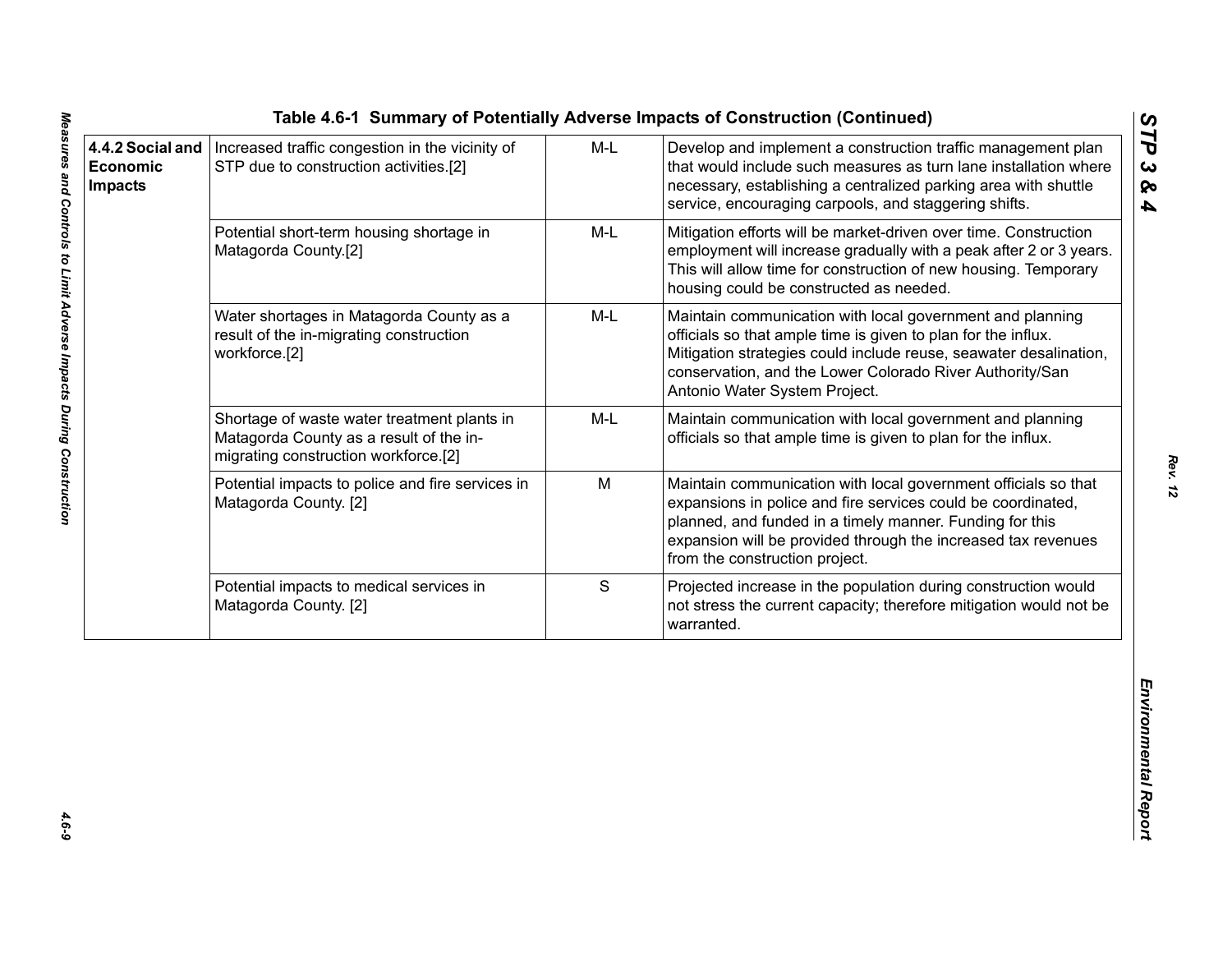|                                                                                     | Potential impacts to social services in<br>Matagorda County.[2]                                                                                                                   | ${\mathsf S}$ | Construction could be beneficial to the disadvantaged population<br>by creating jobs therefore decreasing the need for social services.<br>Impacts to social services should be small and not warrant further<br>mitigation.                                                                                                                                                                                                                                                                                                                                                     |
|-------------------------------------------------------------------------------------|-----------------------------------------------------------------------------------------------------------------------------------------------------------------------------------|---------------|----------------------------------------------------------------------------------------------------------------------------------------------------------------------------------------------------------------------------------------------------------------------------------------------------------------------------------------------------------------------------------------------------------------------------------------------------------------------------------------------------------------------------------------------------------------------------------|
|                                                                                     | Potential impact on the short-term ability of<br>schools in Matagorda County to accommodate<br>the increase in student population.[2]                                             | $M-L$         | Short-term solutions can be implemented in the form of adding<br>modular classrooms and hiring additional teachers to existing<br>schools. Funding for additional resources will be provided through<br>the increased tax revenues from the construction project.                                                                                                                                                                                                                                                                                                                |
| 4.4.3<br>Environmental<br><b>Justice</b>                                            | Low-income rental housing rates could<br>increase due to increased demand for housing,<br>potentially displacing low-income renters in<br>Matagorda County. [2]                   | S             | Analysis of housing availability in Matagorda County determined<br>that the probability of this being an issue is low. Because of this,<br>control efforts would not be necessary.                                                                                                                                                                                                                                                                                                                                                                                               |
| <b>4.5 Radiation</b><br><b>Exposure to</b><br><b>Construction</b><br><b>Workers</b> | Construction workers may be exposed to<br>radiation sources (through direct radiation,<br>gaseous effluents, or liquid effluents) from the<br>routine operations of STP 1 & 2.[2] | $\mathsf S$   | Conduct continual monitoring the STP site for radiation exposure.<br>The construction activities on the site will be in accordance with<br>all radiation safety regulations to ensure that the construction<br>workers are protected.                                                                                                                                                                                                                                                                                                                                            |
| <b>4.7S Non-</b><br>Radiological<br><b>Health Impacts</b>                           | Potential of construction accidents requiring<br>first aid or medical treatment.                                                                                                  | $\mathsf S$   | Provide job training and implement procedures to ensure a safe<br>working environment.<br>Provide first-aid capabilities at the construction site.                                                                                                                                                                                                                                                                                                                                                                                                                               |
|                                                                                     |                                                                                                                                                                                   |               | [1] The assigned significance levels [(S)mall, (M)oderate, or (L)arge] are based on the assumption that for each impact, the associated<br>proposed mitigation measures and controls (or equivalents) will be implemented (10 CFR 51, Appendix B, Table B-1, Footnote 3)<br>[2] The mitigation measure specified for this impact is insufficient to reduce the impact to insignificant. No other practical measures for mitigation<br>of this impact are available. Therefore, these impacts will be considered in the evaluation of unavoidable adverse impacts (Section 10.1). |
|                                                                                     |                                                                                                                                                                                   |               |                                                                                                                                                                                                                                                                                                                                                                                                                                                                                                                                                                                  |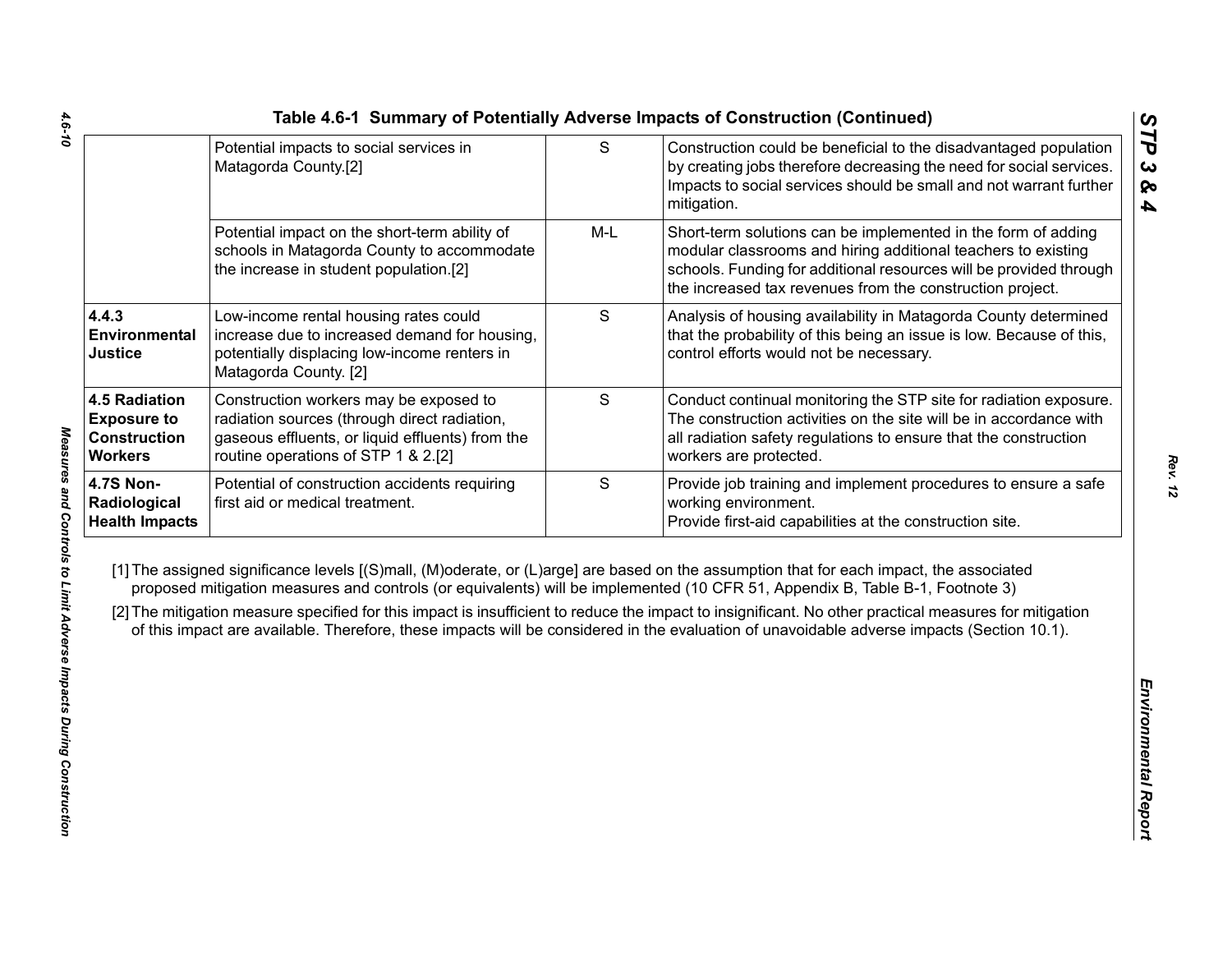|                                       |                                                                                                                                                                                                                            | <b>Potential</b>              |                     | <b>Estimated Impacts (%)</b> |                                                                                                                                                                             |
|---------------------------------------|----------------------------------------------------------------------------------------------------------------------------------------------------------------------------------------------------------------------------|-------------------------------|---------------------|------------------------------|-----------------------------------------------------------------------------------------------------------------------------------------------------------------------------|
| Impact                                | <b>Description of Potential Impact</b>                                                                                                                                                                                     | Impact<br><b>Significance</b> | <b>Construction</b> | <b>Preconstruction</b>       | <b>Basis of Estimate</b>                                                                                                                                                    |
| 4.1.1<br><b>The Site and Vicinity</b> | Ground-disturbing activities<br>including excavating and<br>recontouring the landscape.                                                                                                                                    | S                             | 50%                 | 50%                          | Land Area Disturbance Basis<br>(Based on Unit 3 construction<br>leading Unit 4 by approx. 1 year)                                                                           |
|                                       | Removal of vegetation within the<br>temporary and permanent impact<br>areas.                                                                                                                                               | S                             | 25%                 | 75%                          | Land Area Disturbance Basis<br>(Based on Unit 3 construction<br>leading Unit 4 by approx. 1 year)                                                                           |
|                                       | Stockpiling of soils on site<br>including spoil mounds and borrow<br>pit soils.                                                                                                                                            | S                             | 50%                 | 50%                          | Land Area Disturbance Basis<br>(Based on Unit 3 construction<br>leading Unit 4 by approx. 1 year)                                                                           |
|                                       | Construction of new permanent<br>structures and the creation of<br>impervious surface within the<br>existing STP site (i.e., the haul<br>road and the parking area). The<br>site is designated for industrial<br>land use. | S                             | 10%                 | 90%                          | Land Area Disturbance Basis<br>(Based on Unit 3 construction<br>leading Unit 4 by approx. 1 year)                                                                           |
|                                       | Impacts to wetlands and other<br>surface waters (e.g., removal of<br>onsite drainage ditch).                                                                                                                               | S                             | 5%                  | 95%                          | Land Area Disturbance Basis<br>All wetlands have been identified<br>and mapped. In order to limit<br>impacts, these sites will be avoided<br>during the construction phase. |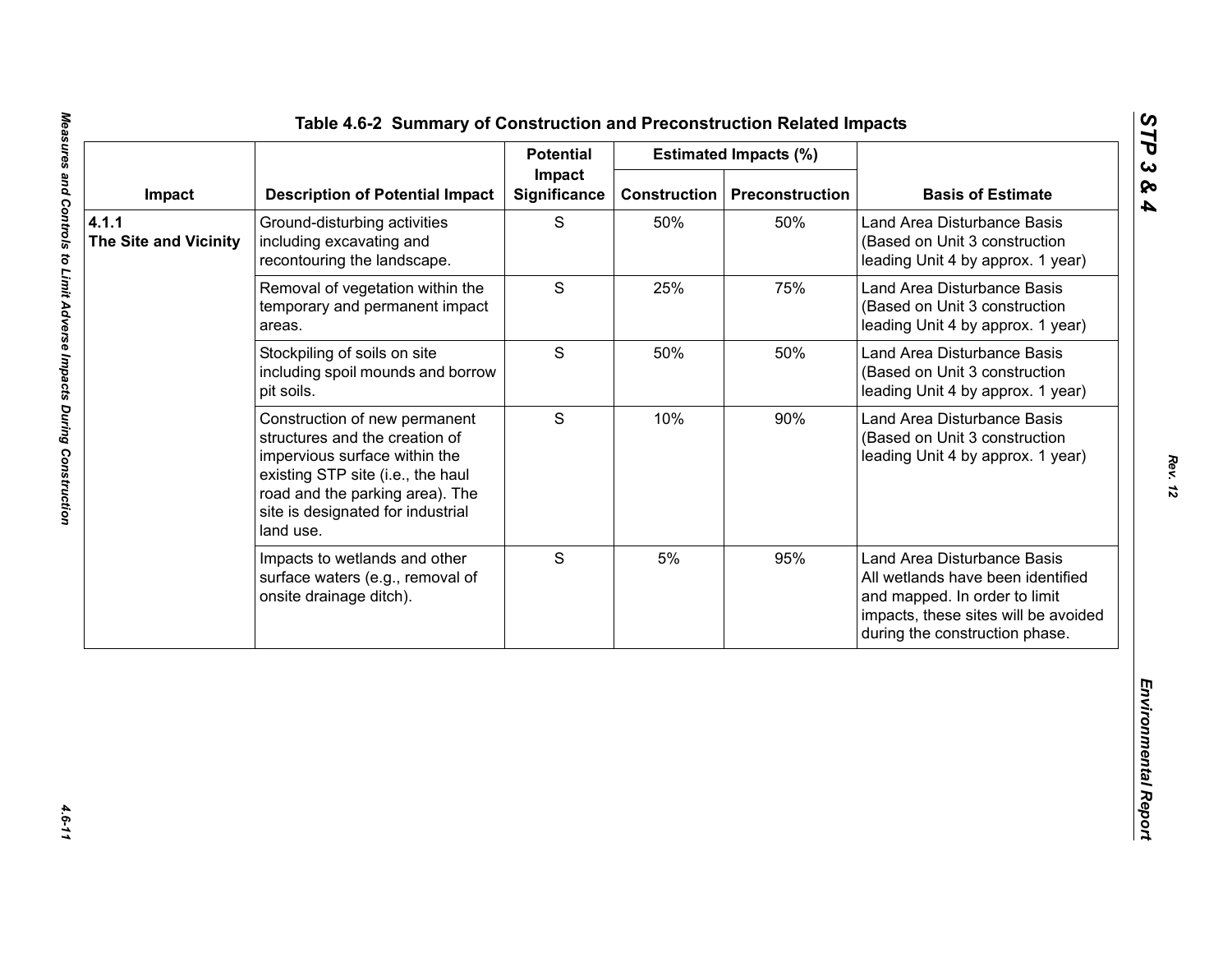|        |                                                                                                                                                                                | <b>Potential</b>       |     | <b>Estimated Impacts (%)</b>          |                                                                                                                                                                                                                                                                                                                                                                                                                                                                                                                                                      |
|--------|--------------------------------------------------------------------------------------------------------------------------------------------------------------------------------|------------------------|-----|---------------------------------------|------------------------------------------------------------------------------------------------------------------------------------------------------------------------------------------------------------------------------------------------------------------------------------------------------------------------------------------------------------------------------------------------------------------------------------------------------------------------------------------------------------------------------------------------------|
| Impact | <b>Description of Potential Impact</b>                                                                                                                                         | Impact<br>Significance |     | <b>Construction   Preconstruction</b> | <b>Basis of Estimate</b>                                                                                                                                                                                                                                                                                                                                                                                                                                                                                                                             |
|        | Construction activities conducted<br>within the Coastal Management<br>Zone.                                                                                                    | $S-M$                  | 25% | 75%                                   | Land Area Disturbance Basis<br>The STP property is located almost<br>entirely within the coastal zone as<br>defined by the Texas Coastal<br>Management Program (CMP). For<br>the plant areas located within the<br>coastal zone, the basis of separation<br>for the construction versus<br>preconstruction impacts is best<br>determined by using the land area<br>disturbance basis. Mitigation<br>measures for this impact are<br>described in ER Section 4.1.1.1 and<br>will be applied during<br>preconstruction and construction<br>activities. |
|        | Construction activities (e.g.,<br>crossing of a pipeline, installation<br>of discharge pipe, etc.) conducted<br>within the designated flood zone<br>and other sensitive areas. | S                      | 25% | 75%                                   | Land Area Disturbance Basis<br>(Based on Unit 3 construction<br>leading Unit 4 by approx. 1 year)                                                                                                                                                                                                                                                                                                                                                                                                                                                    |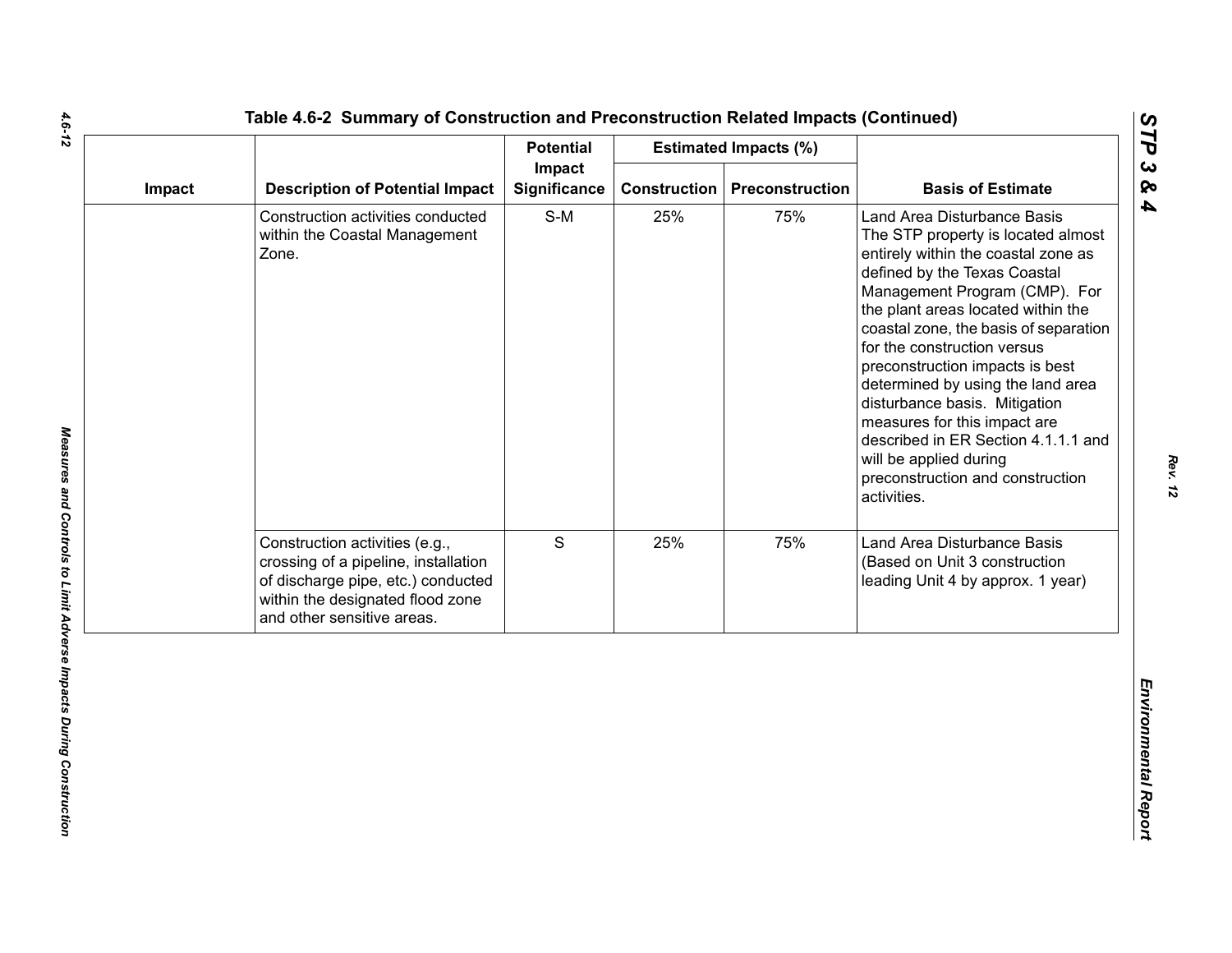|                                                                              |                                                                                                                                                                                                                                                              | <b>Potential</b> |                               | <b>Estimated Impacts (%)</b> |                                                                                                                                                                                                                                                                                                                                                                                                                                                                                                                                                                                                                                                                |                          |
|------------------------------------------------------------------------------|--------------------------------------------------------------------------------------------------------------------------------------------------------------------------------------------------------------------------------------------------------------|------------------|-------------------------------|------------------------------|----------------------------------------------------------------------------------------------------------------------------------------------------------------------------------------------------------------------------------------------------------------------------------------------------------------------------------------------------------------------------------------------------------------------------------------------------------------------------------------------------------------------------------------------------------------------------------------------------------------------------------------------------------------|--------------------------|
| Impact                                                                       | <b>Description of Potential Impact</b>                                                                                                                                                                                                                       |                  | Impact<br><b>Significance</b> | <b>Construction</b>          | Preconstruction                                                                                                                                                                                                                                                                                                                                                                                                                                                                                                                                                                                                                                                | <b>Basis of Estimate</b> |
|                                                                              | Potential short-term land use<br>changes in the vicinity of the<br>project due to development of<br>employee housing.                                                                                                                                        | $S-M$            | 50%                           | 50%                          | <b>Labor Hours Basis</b><br>The basis for segregating this impact<br>is the Labor Hours Basis, since the<br>erection of temporary housing (see<br>corresponding entry in Table 4.6-1)<br>should roughly follow the addition of<br>labor to the jobsite. Consideration<br>was given to adjusting the Labor<br>Hours Basis so as to acknowledge<br>the need to erect housing prior to<br>labor arrival; however, the erection<br>period for temporary housing does<br>not warrant such an adjustment. As<br>noted in Table 4.6-1, the mitigation<br>of this impact would be to convert<br>the land to pre-project conditions<br>upon completion of construction. |                          |
|                                                                              | The increase in traffic during shift<br>change and increased truck<br>deliveries will impact traffic on<br>existing roads during peak times.                                                                                                                 | ${\mathsf S}$    | 60%                           | 40%                          | Labor Hours Basis                                                                                                                                                                                                                                                                                                                                                                                                                                                                                                                                                                                                                                              |                          |
| 4.1.2<br><b>Transmission</b><br><b>Corridors and Offsite</b><br><b>Areas</b> | Potential short-term physical land<br>use changes due to the addition of<br>a 345 kilovolt (kV) switchyard and<br>rerouting of one 345 kV<br>transmission line that is currently<br>connected to Bay No. 1 of the<br>existing switchyard for STP 1<br>and 2. | S                | 85%                           | 15%                          | Land Area Disturbance Basis                                                                                                                                                                                                                                                                                                                                                                                                                                                                                                                                                                                                                                    |                          |

*STP 3 & 4*

 $4.6 - 13$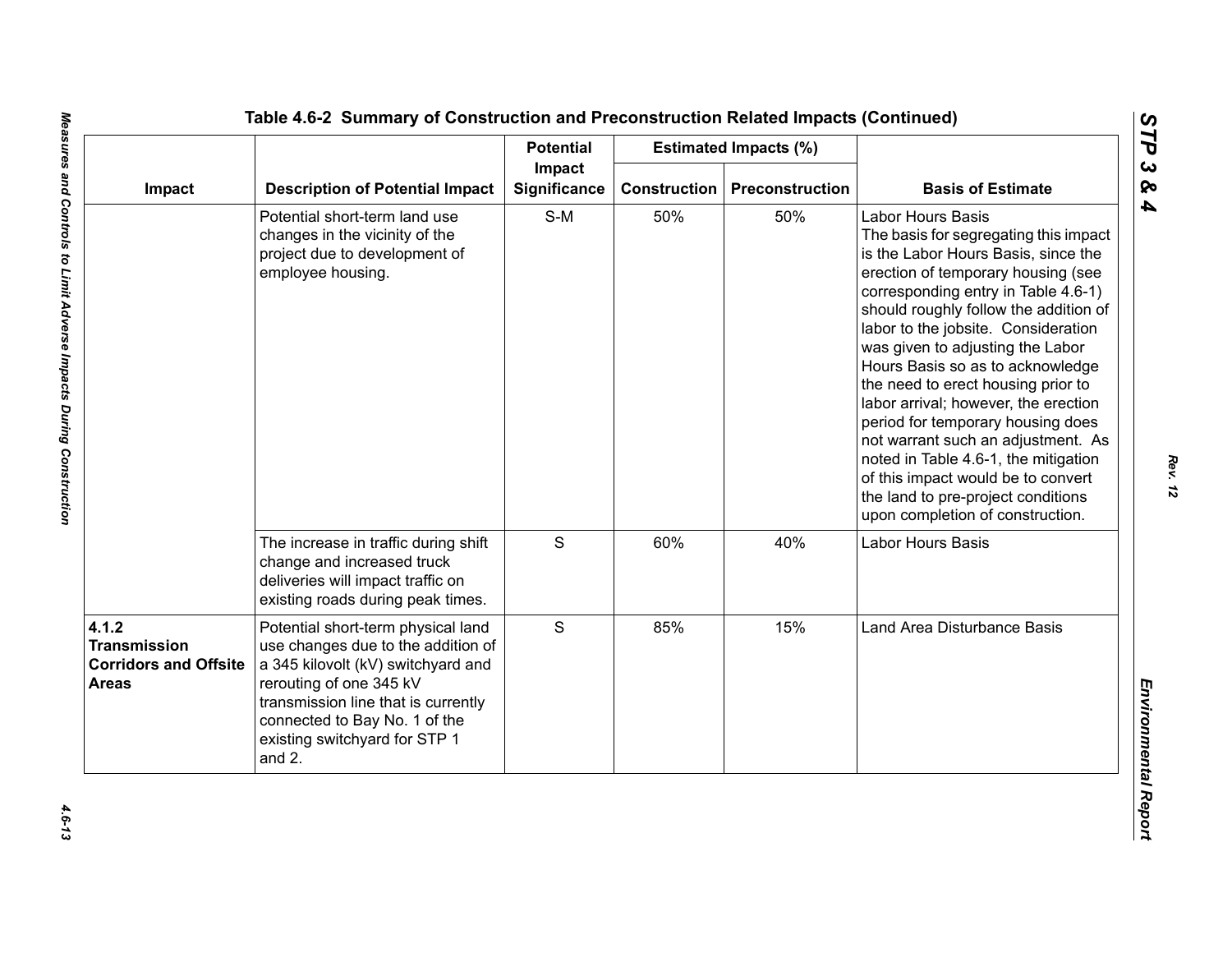|                                     |                                                                                                                                                                                                 | <b>Potential</b>       |              | <b>Estimated Impacts (%)</b> |                                                                                                                                                                                                                                                                                                                                                                                                                                                                                                                                                                                                                                                                                                                                                                                                                                                                                                                                          |
|-------------------------------------|-------------------------------------------------------------------------------------------------------------------------------------------------------------------------------------------------|------------------------|--------------|------------------------------|------------------------------------------------------------------------------------------------------------------------------------------------------------------------------------------------------------------------------------------------------------------------------------------------------------------------------------------------------------------------------------------------------------------------------------------------------------------------------------------------------------------------------------------------------------------------------------------------------------------------------------------------------------------------------------------------------------------------------------------------------------------------------------------------------------------------------------------------------------------------------------------------------------------------------------------|
| Impact                              | <b>Description of Potential Impact</b>                                                                                                                                                          | Impact<br>Significance | Construction | <b>Preconstruction</b>       | <b>Basis of Estimate</b>                                                                                                                                                                                                                                                                                                                                                                                                                                                                                                                                                                                                                                                                                                                                                                                                                                                                                                                 |
| 4.1.3<br><b>Historic Properties</b> | Ground-disturbing activities<br>including grading, excavation,<br>recontouring, and construction<br>may expose historic resources.<br>(NOTE: Based on SHPO<br>determination, this is unlikely.) | $\mathbf S$            | 25%          | 75%                          | The South Texas Project site has<br>been surveyed and a determination<br>of no adverse effect to historic<br>properties was asserted and<br>concurred with by the Texas<br>Historical Commission (THC) on<br>January 19, 2007. However, in the<br>unlikely event that cultural resources<br>are discovered during ground-<br>disturbing activities for STP 3 & 4,<br>specific actions would be<br>undertaken by STPNOC as outlined<br>in Addendum #5 to STP Procedure<br>No. 0PGP03-ZO-0025<br>(Unanticipated Discovery of Cultural<br>Resources), which was forwarded to<br>the NRC on June 9, 2008.<br>If any historical properties are<br>discovered it will be during<br>preconstruction activities such as<br>land clearing, excavating, grading,<br>installation of environmental<br>mitigation measures, and/or<br>construction of roads and laydown<br>areas. Therefore, the impacts would<br>occur only during preconstruction. |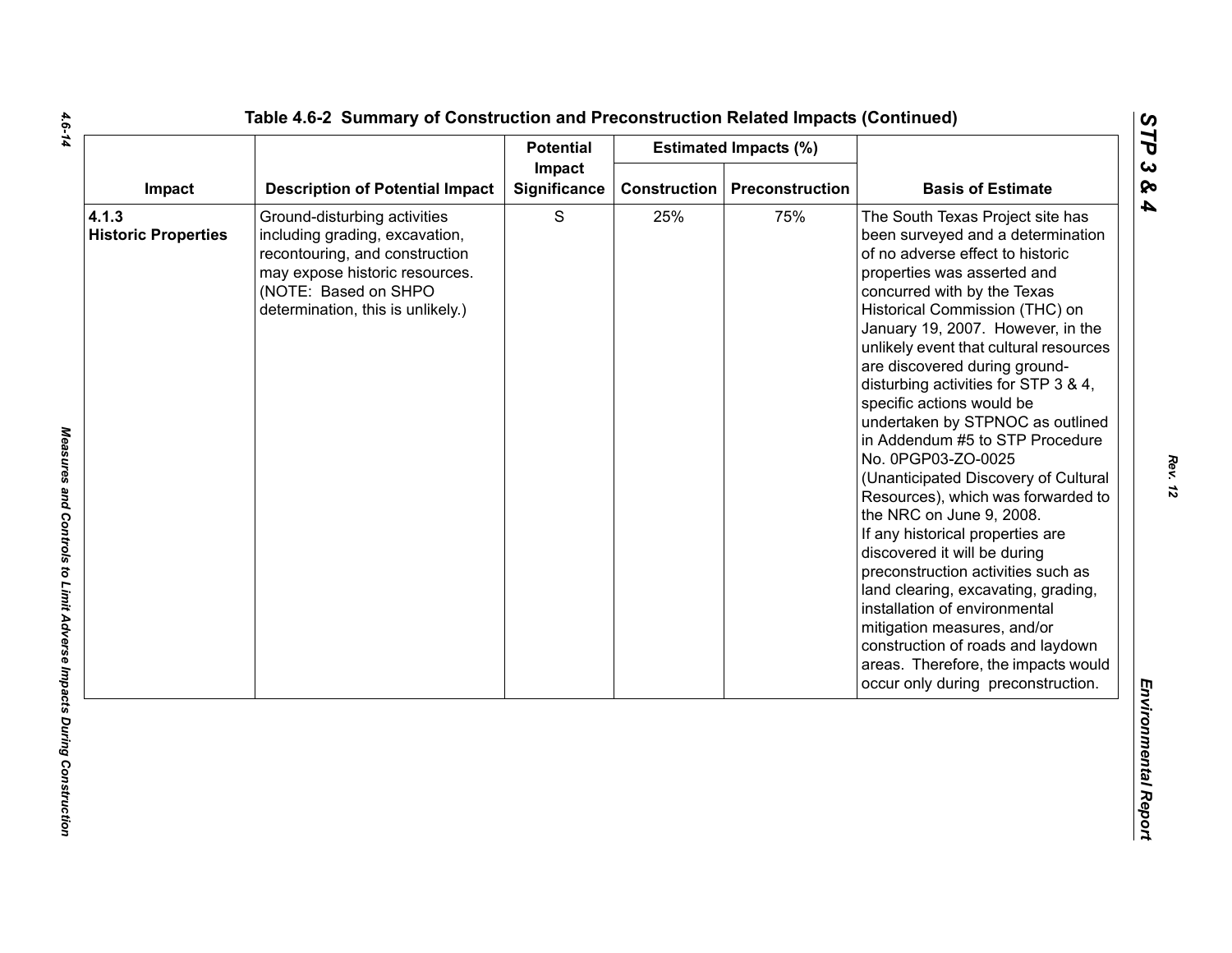|                                           | <b>Description of Potential Impact</b>                                                                                                                                                                  | <b>Potential</b>       |                     | <b>Estimated Impacts (%)</b> |                                    |
|-------------------------------------------|---------------------------------------------------------------------------------------------------------------------------------------------------------------------------------------------------------|------------------------|---------------------|------------------------------|------------------------------------|
| Impact                                    |                                                                                                                                                                                                         | Impact<br>Significance | <b>Construction</b> | Preconstruction              | <b>Basis of Estimate</b>           |
| 4.2.1<br>Hydrologic<br><b>Alterations</b> | Impacts to onsite surface water<br>drainage flows by diverting or filling<br>several unnamed onsite drainage<br>features.                                                                               | S                      | 25%                 | 75%                          | Land Area Disturbance Basis        |
|                                           | Increase in surface water as a<br>result of dewatering and<br>excavation activities.                                                                                                                    | S                      | 10%                 | 90%                          | <b>Land Area Disturbance Basis</b> |
|                                           | Impacts to local hydrology<br>resulting from the excavation<br>through the shallow aquifer and<br>subsequent dewatering of the<br>shallow aquifer.                                                      | S                      | 10%                 | 90%                          | <b>Land Area Disturbance Basis</b> |
| 4.2.2<br><b>Water Use Impacts</b>         | Potential for water pressure<br>reduction within the local water<br>table due to dewatering activities<br>for dust abatement, concrete<br>mixing, potable water use.                                    | S                      | 5%                  | 95%                          | <b>Land Area Disturbance Basis</b> |
| 4.2.3<br><b>Water Quality Impacts</b>     | Potential impacts on surface water<br>quality from accidental release of<br>fuel, oils, or other chemicals<br>associated with construction<br>activities into onsite wetlands and<br>drainage features. | S                      | 80%                 | 20%                          | Land Area Disturbance Basis        |
|                                           | A potential impact to Little Robbins<br>Slough, Kelly's Pond, and<br>subsequently the Colorado River<br>due to turbidity and sedimentation<br>caused by soil erosion from ground<br>disturbance.        | S                      | 20%                 | 80%                          | <b>Land Area Disturbance Basis</b> |

4.6-15

*STP 3 & 4*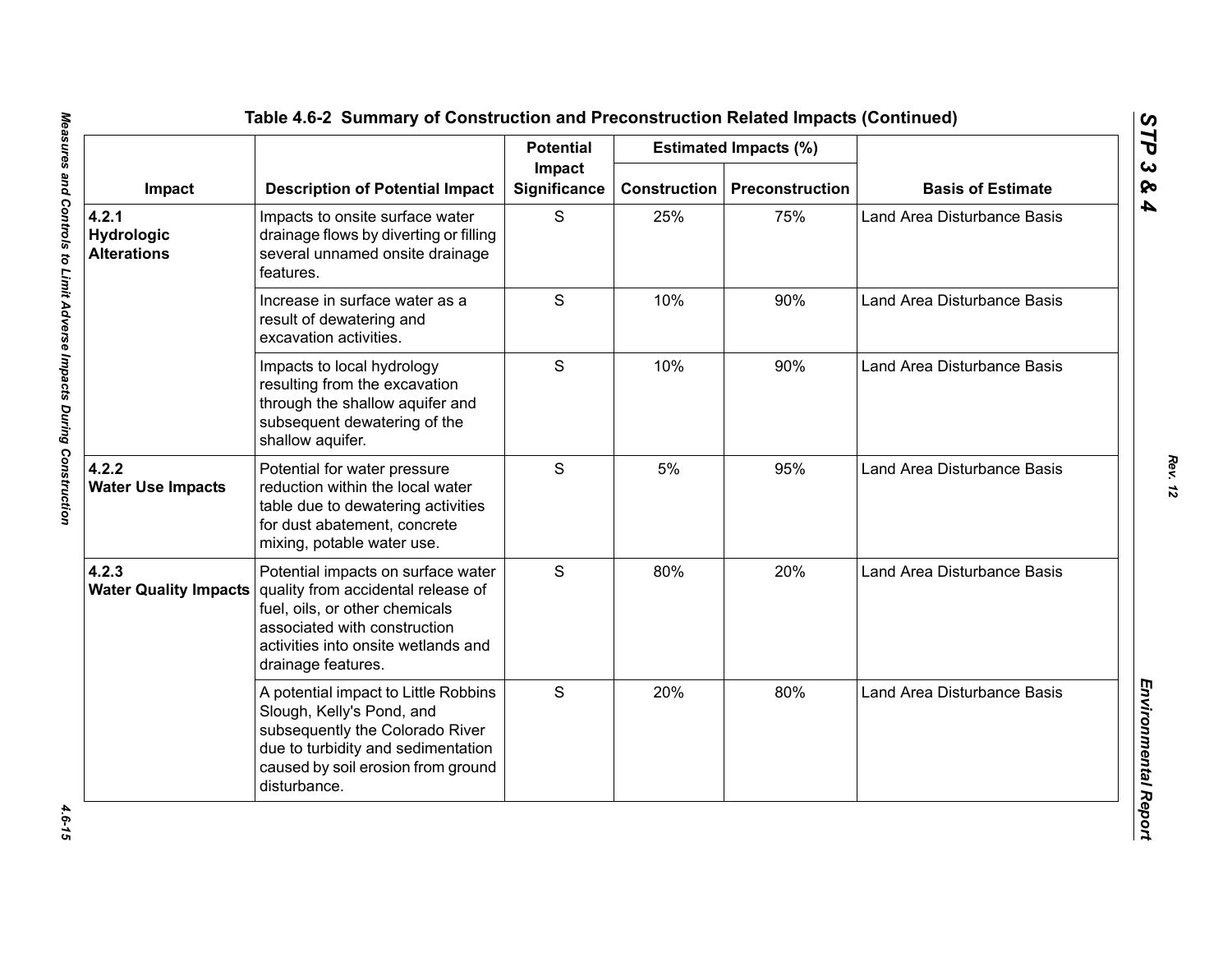|                                                  | <b>Description of Potential Impact</b>                                                                                                                                                                                          | <b>Potential</b>       |                     | <b>Estimated Impacts (%)</b> |                                                                                                                                                                                                                             |
|--------------------------------------------------|---------------------------------------------------------------------------------------------------------------------------------------------------------------------------------------------------------------------------------|------------------------|---------------------|------------------------------|-----------------------------------------------------------------------------------------------------------------------------------------------------------------------------------------------------------------------------|
| Impact                                           |                                                                                                                                                                                                                                 | Impact<br>Significance | <b>Construction</b> | <b>Preconstruction</b>       | <b>Basis of Estimate</b>                                                                                                                                                                                                    |
| 4.3.1<br><b>Terrestrial</b><br><b>Ecosystems</b> | Construction activities will result in<br>habitat loss and will displace<br>animals such as birds and<br>mammals that currently inhabit the<br>construction site. The mortality rate<br>of less mobile animals may<br>increase. | S                      | 10%                 | 90%                          | Land Area Disturbance Basis                                                                                                                                                                                                 |
|                                                  | Filling of drainage areas and<br>ditches may impact foraging and<br>roosting habits of wetland-<br>dependent species.                                                                                                           | S                      | 10%                 | 90%                          | Land Area Disturbance Basis                                                                                                                                                                                                 |
|                                                  | Impacts to biota from use of<br>wetlands as laydown areas or spoil<br>areas.                                                                                                                                                    | S                      | 10%                 | 90%                          | Other non-jurisdictional wetlands are<br>located in areas that have been<br>designated as temporary laydown<br>and spoil areas. In order to limit<br>impacts, these sites will be avoided<br>during the construction phase. |
|                                                  | Potential impacts to local bird<br>population from bird collisions with<br>man-made structures (cranes,<br>buildings) during construction.                                                                                      | S                      | 10%                 | 90%                          | Labor Hours Basis                                                                                                                                                                                                           |
|                                                  | Wildlife may be startled or<br>frightened away by construction<br>noises.                                                                                                                                                       | S                      | 10%                 | 90%                          | Labor Hours Basis                                                                                                                                                                                                           |
|                                                  | Potential disturbance to nesting<br>birds caused by noise/movement<br>during transmission line upgrades.<br>The disturbance impacts will<br>increase during the nesting<br>season.                                              | S                      | 10%                 | 90%                          | Labor Hours Basis                                                                                                                                                                                                           |

Measures and Controls to Limit Adverse Impacts During Construction

 $\mathbf{r}$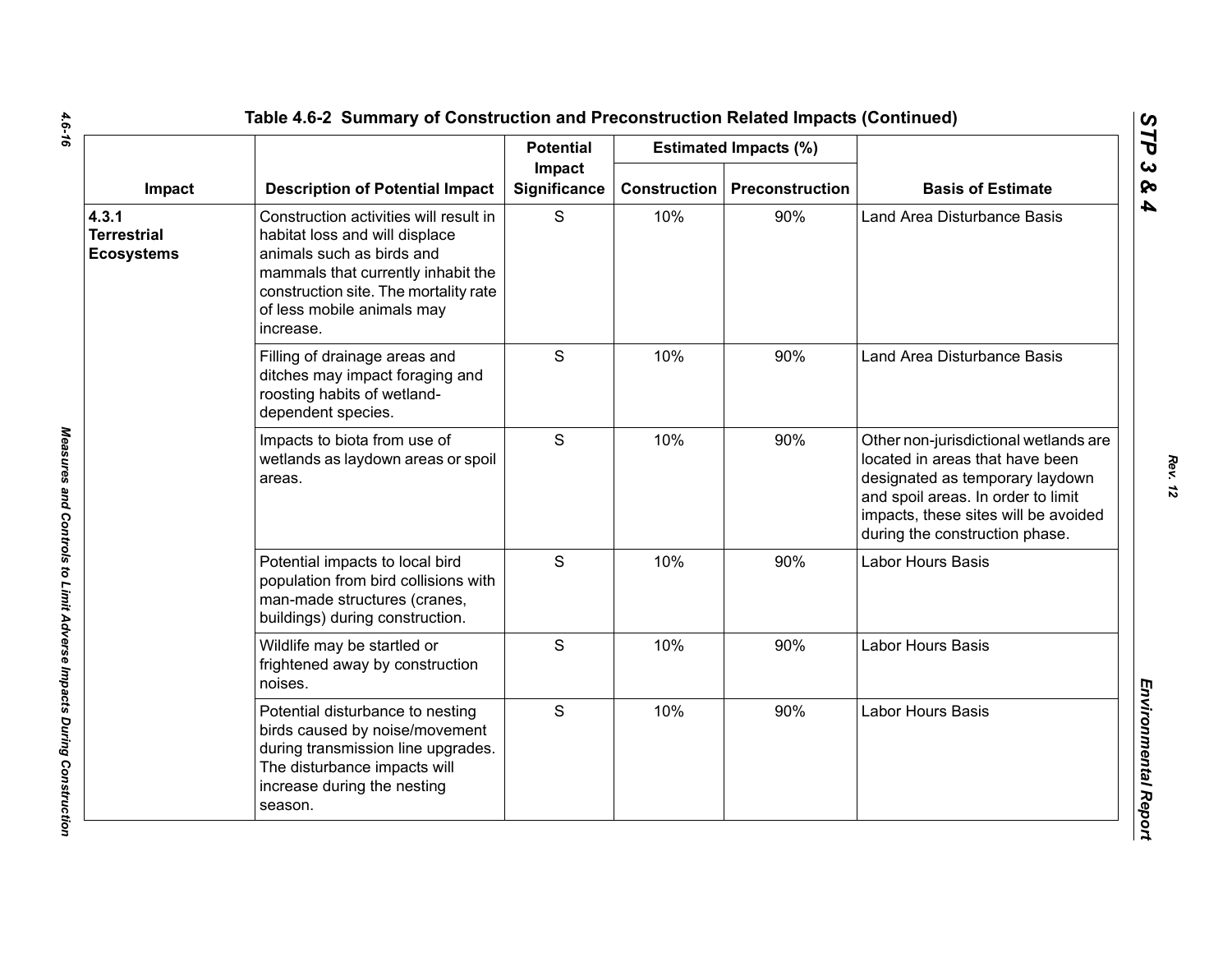|                                                                | <b>Description of Potential Impact</b>                                                                                                                                                                                                                                                                              | <b>Potential</b> |                               | <b>Estimated Impacts (%)</b> |                             |
|----------------------------------------------------------------|---------------------------------------------------------------------------------------------------------------------------------------------------------------------------------------------------------------------------------------------------------------------------------------------------------------------|------------------|-------------------------------|------------------------------|-----------------------------|
| Impact                                                         |                                                                                                                                                                                                                                                                                                                     |                  | Impact<br><b>Significance</b> | <b>Construction</b>          | Preconstruction             |
| 4.3.2<br><b>Aquatic</b><br>Ecosystems-Constr<br>uction Impacts | Potential impacts on aquatic<br>ecology from accidental release of<br>fuel, oils, or other chemicals<br>associated with construction<br>activities into onsite wetlands and<br>drainage features.                                                                                                                   | S                | 10%                           | 90%                          | Land Area Disturbance Basis |
|                                                                | Potential impacts to aquatic plants,<br>benthic macroinvertebrates, and<br>fish as a result of water turbidity<br>and sedimentation caused by soil<br>erosion from construction activities<br>such as road construction,<br>excavation, grading, temporary<br>storage of soil piles, and use of<br>heavy machinery. | S                | 10%                           | 90%                          | Land Area Disturbance Basis |
|                                                                | Impacts to the benthic community<br>resulting from suspended<br>sediments from erosion of surface<br>soil. Impacts may include blockage<br>of light for photosynthesis,<br>interference in respiration in<br>invertebrates, smothering of eggs,<br>and degradation of the quality of<br>spawning grounds.           | S                | 20%                           | 80%                          | Land Area Disturbance Basis |
|                                                                | Impacts to fish populations due to<br>the loss of invertebrates from<br>suspended sediments.                                                                                                                                                                                                                        | S                | 20%                           | 80%                          | Land Area Disturbance Basis |
|                                                                | Displacement of fish, aquatic<br>species, crustaceans, and insects<br>due to filling of drainage features<br>on site.                                                                                                                                                                                               | S                | 10%                           | 90%                          | Land Area Disturbance Basis |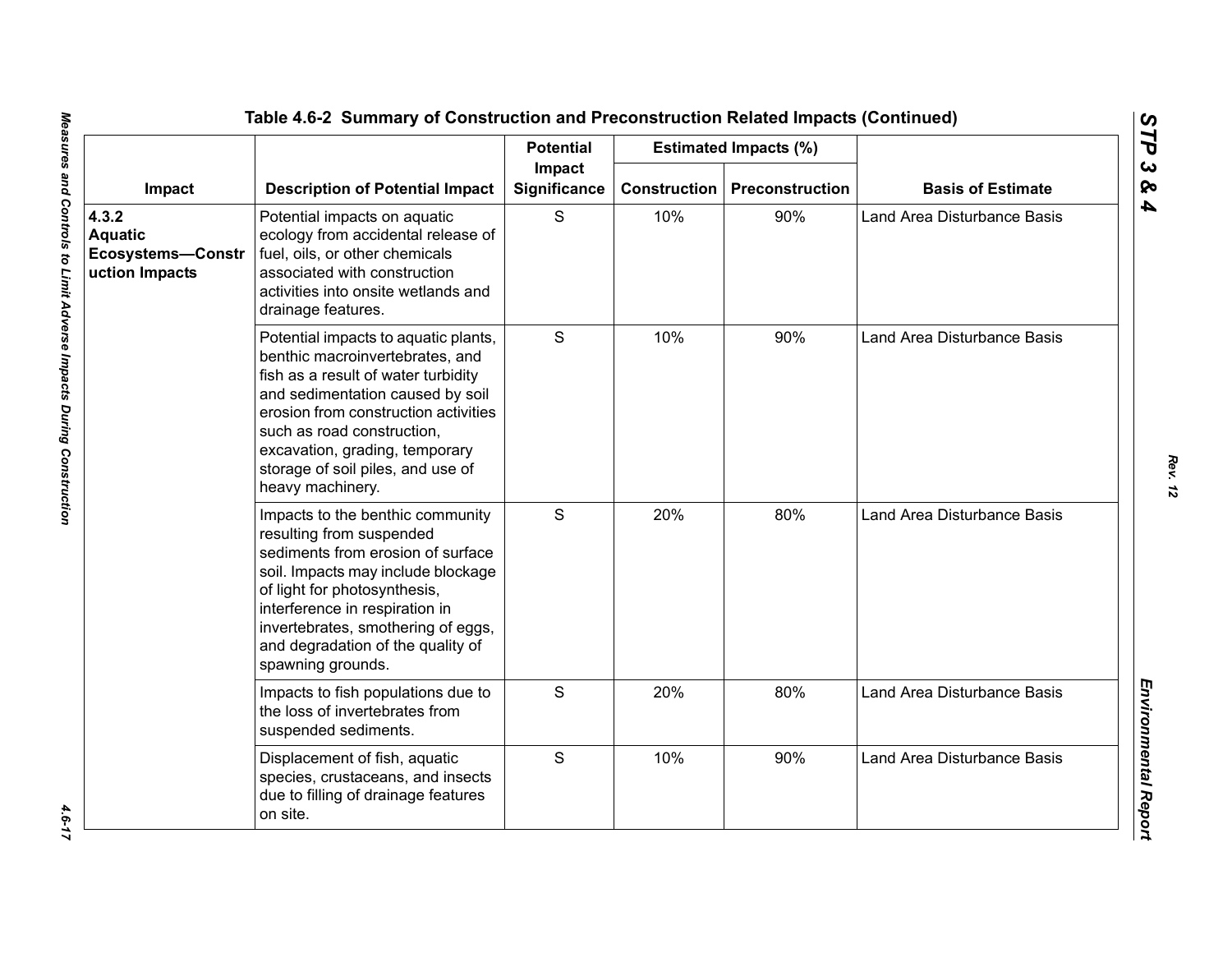|                                  | <b>Description of Potential Impact</b>                                                                                                                                                                                                     | <b>Potential</b>       |                     | <b>Estimated Impacts (%)</b> |                             |
|----------------------------------|--------------------------------------------------------------------------------------------------------------------------------------------------------------------------------------------------------------------------------------------|------------------------|---------------------|------------------------------|-----------------------------|
| Impact                           |                                                                                                                                                                                                                                            | Impact<br>Significance | <b>Construction</b> | Preconstruction              | <b>Basis of Estimate</b>    |
|                                  | Temporary decline in insect<br>population from rerouting of onsite<br>drainage features.                                                                                                                                                   | S                      | 10%                 | 90%                          | Land Area Disturbance Basis |
| 4.4.1<br><b>Physical Impacts</b> | Potential temporary impacts to<br>construction workers, STP<br>personnel, people living or working<br>adjacent to the construction area,<br>and transient populations caused<br>by exposure to elevated noise<br>levels.                   | $\mathsf S$            | 80%                 | 20%                          | Labor Hours Basis           |
|                                  | Potential temporary impacts to<br>construction workers, STP<br>personnel, people living or working<br>adjacent to the construction area,<br>and transient populations caused<br>by fugitive dust and fine particulate<br>matter emissions. | S                      | 80%                 | 20%                          | Labor Hours Basis           |
|                                  | Potential temporary impacts to<br>construction workers, STP<br>personnel, people living or working<br>adjacent to the construction area,<br>and transient populations caused<br>by exhaust emissions.                                      | $\mathsf{S}$           | 50%                 | 50%                          | Labor Hours Basis           |
|                                  | Degradation of roads in the vicinity<br>of the project due to increased<br>traffic and an increase in heavy,<br>wide-bodied trucks and equipment.                                                                                          | S                      | 50%                 | 50%                          | Labor Hours Basis           |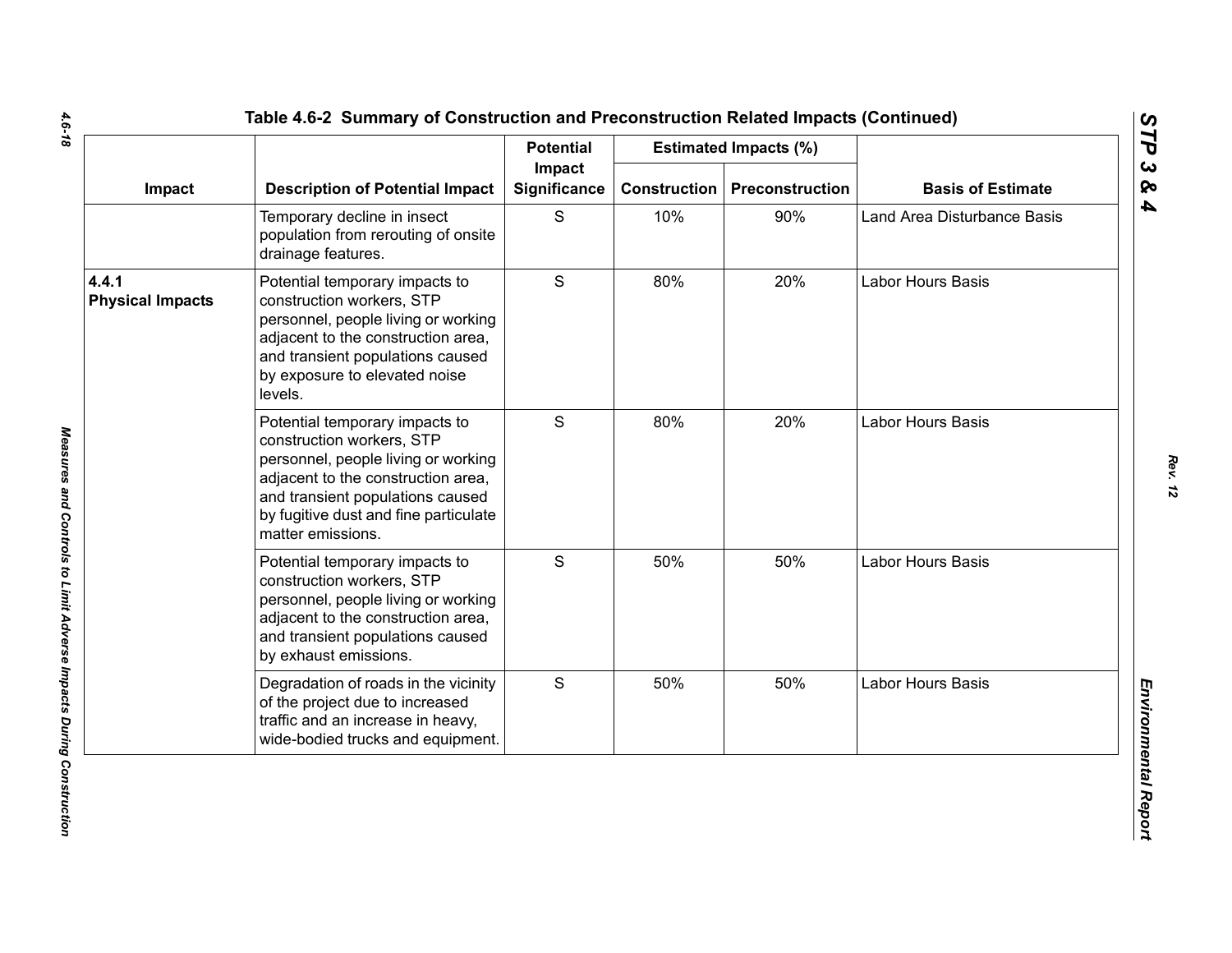|                                              |                                                                                           | <b>Potential</b> |                        | <b>Estimated Impacts (%)</b> |                                                                                                                                                                                                                                                                                                                                                                                                                                                                                                                                                                                                                                                                   |                          |
|----------------------------------------------|-------------------------------------------------------------------------------------------|------------------|------------------------|------------------------------|-------------------------------------------------------------------------------------------------------------------------------------------------------------------------------------------------------------------------------------------------------------------------------------------------------------------------------------------------------------------------------------------------------------------------------------------------------------------------------------------------------------------------------------------------------------------------------------------------------------------------------------------------------------------|--------------------------|
| Impact<br>4.4.2                              | <b>Description of Potential Impact</b>                                                    |                  | Impact<br>Significance | <b>Construction</b>          | Preconstruction                                                                                                                                                                                                                                                                                                                                                                                                                                                                                                                                                                                                                                                   | <b>Basis of Estimate</b> |
| <b>Social and Economic</b><br><b>Impacts</b> | Increased traffic congestion in the<br>vicinity of STP due to construction<br>activities. | $M-L$            | 75%                    | 25%                          | Labor Hours Basis<br>The amount of traffic congestion will<br>be directly proportional to the<br>number of plant workers traveling on<br>the local roads. The number of<br>workers traveling the roads is<br>directly related to the total labor<br>hours worked. Therefore, the<br>segregation of impacts between<br>construction and preconstruction is<br>best determined by comparing the<br>total labor hours worked. Mitigation<br>measures for this impact are<br>described in ER Section 4.4.2.2.4.                                                                                                                                                       |                          |
|                                              | Potential short-term housing<br>shortage in Matagorda County.                             | $M-L$            | 75%                    | 25%                          | Labor Hours Basis (for workers<br>relocating to area)<br>The impact on housing in Matagorda<br>County will depend on the number of<br>workers that would relocate to the<br>area and require housing. The basis<br>of estimate for the impact on<br>housing is best determined by using<br>the estimate of the total number of<br>workers that would relocate to the<br>area and the percentage of those<br>workers that will be engaged in<br>construction and preconstruction<br>tasks. The estimated number of<br>relocating workers is contained in<br>ER Section 4.4.2.2.6. Mitigation<br>measures for this impact are<br>described in ER Section 4.4.2.2.6. |                          |

 $-4.6 - 19$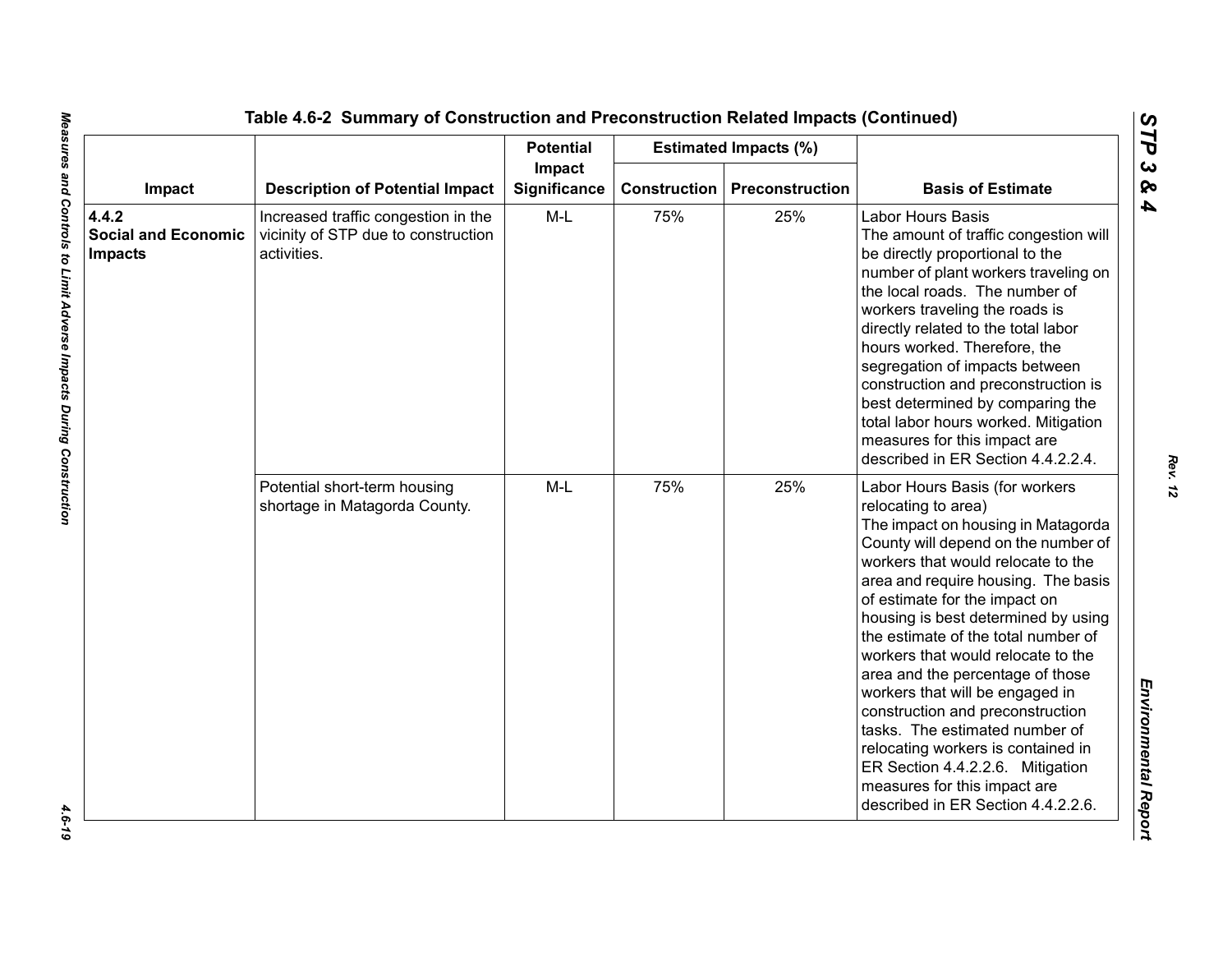| Impact |                                                                                                    | <b>Potential</b>       |                     | <b>Estimated Impacts (%)</b> |                                                                                                                                                                                                                                                                                                                                                                                                                                                                                                                                                                                                                                                                                      |
|--------|----------------------------------------------------------------------------------------------------|------------------------|---------------------|------------------------------|--------------------------------------------------------------------------------------------------------------------------------------------------------------------------------------------------------------------------------------------------------------------------------------------------------------------------------------------------------------------------------------------------------------------------------------------------------------------------------------------------------------------------------------------------------------------------------------------------------------------------------------------------------------------------------------|
|        | <b>Description of Potential Impact</b>                                                             | Impact<br>Significance | <b>Construction</b> | Preconstruction              | <b>Basis of Estimate</b>                                                                                                                                                                                                                                                                                                                                                                                                                                                                                                                                                                                                                                                             |
|        | Water shortages in Matagorda<br>County as a result of the in-<br>migrating construction workforce. | $M-L$                  | 75%                 | 25%                          | Labor Hours Basis (for workers<br>relocating to area)<br>The impact on water shortages in<br>Matagorda County will depend on<br>the number of workers that would<br>relocate to the area and require<br>housing. The basis of estimate for<br>the impact on water shortages is<br>best determined by using the<br>estimate of the total number of<br>workers that would relocate to the<br>area and the percentage of those<br>workers that will be engaged in<br>construction and preconstruction<br>tasks. The estimated number of<br>relocating workers is contained in<br>ER Section 4.4.2.2.6. Mitigation<br>measures for this impact are<br>described in ER Section 4.4.2.2.7. |

*STP 3 & 4*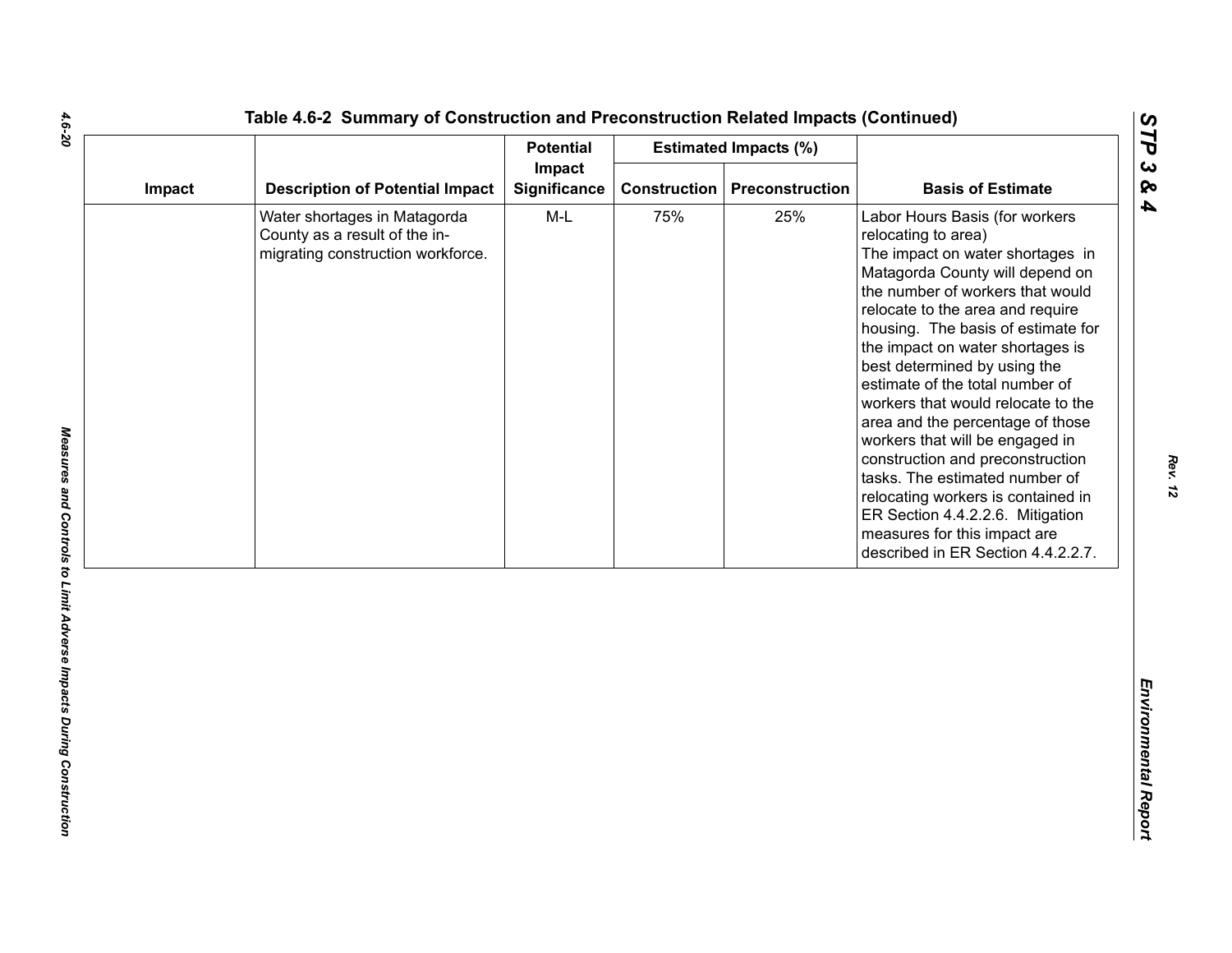| Impact<br><b>Description of Potential Impact</b><br>Significance<br><b>Construction</b><br>Preconstruction<br>Impact<br>$M-L$<br>75%<br>25%<br>Shortage of wastewater treatment<br>plants in Matagorda County as a<br>result of the in-migrating<br>construction workforce. | <b>Basis of Estimate</b><br>Labor Hours Basis (for workers<br>relocating to area)<br>The impact on the shortage of<br>wastewater treatment plants in<br>Matagorda County will depend on<br>the number of workers that would<br>relocate to the area and require                                                                                                                                                                                                                                             |
|-----------------------------------------------------------------------------------------------------------------------------------------------------------------------------------------------------------------------------------------------------------------------------|-------------------------------------------------------------------------------------------------------------------------------------------------------------------------------------------------------------------------------------------------------------------------------------------------------------------------------------------------------------------------------------------------------------------------------------------------------------------------------------------------------------|
|                                                                                                                                                                                                                                                                             |                                                                                                                                                                                                                                                                                                                                                                                                                                                                                                             |
|                                                                                                                                                                                                                                                                             | housing. The basis of estimate for<br>the impact on the shortage of<br>wastewater treatment plants is best<br>determined by using the estimate of<br>the total number of workers that<br>would relocate to the area and the<br>percentage of those workers that will<br>be engaged in construction and<br>preconstruction tasks. The<br>estimated number of relocating<br>workers is contained in ER Section<br>4.4.2.2.6. Mitigation measures for<br>this impact are described in ER<br>Section 4.4.2.2.7. |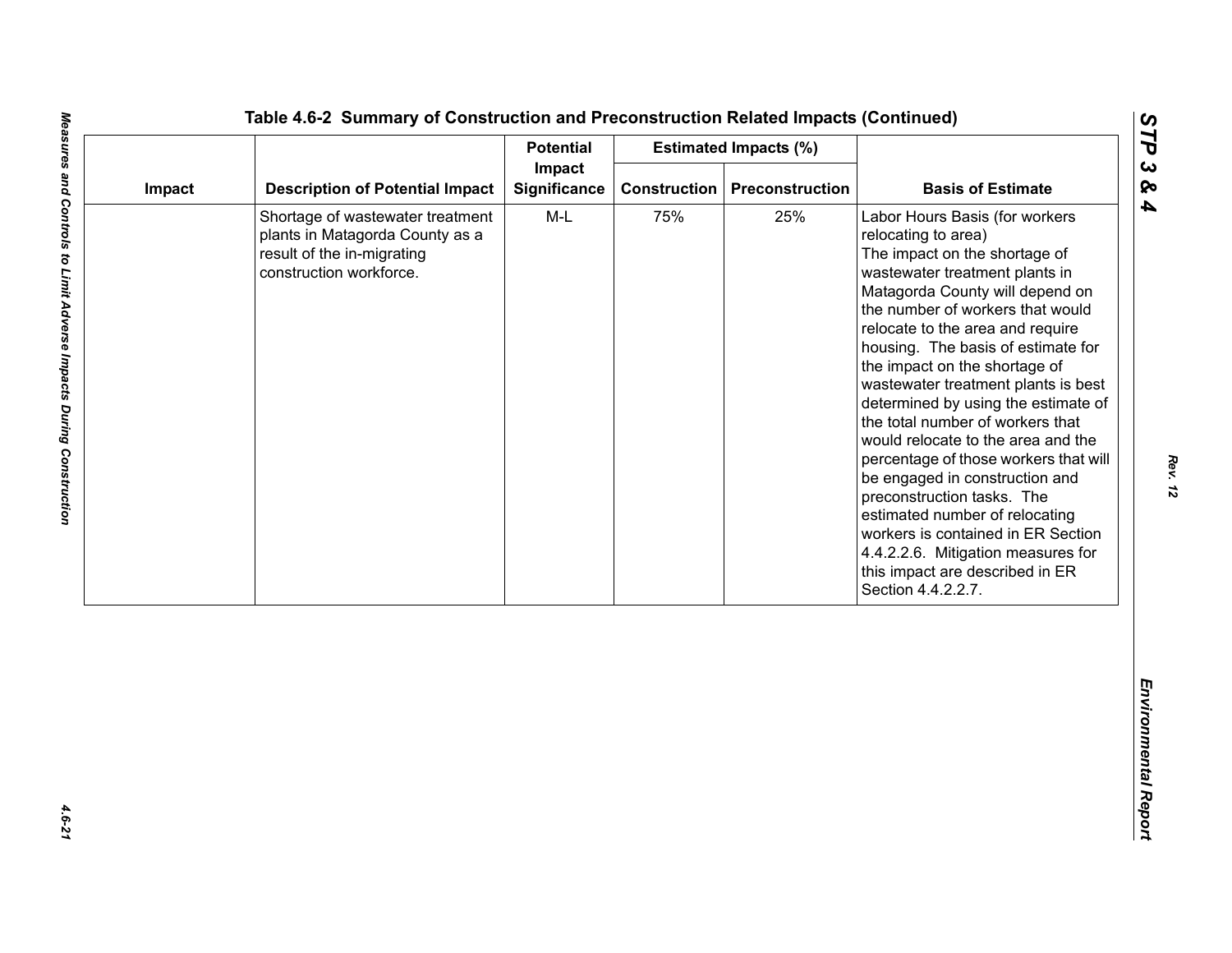|        |                                                                       | <b>Potential</b>              |              | <b>Estimated Impacts (%)</b> |                                                                                                                                                                                                                                                                                                                                                                                                                                                                                                                                                                                                                                                                                                            |
|--------|-----------------------------------------------------------------------|-------------------------------|--------------|------------------------------|------------------------------------------------------------------------------------------------------------------------------------------------------------------------------------------------------------------------------------------------------------------------------------------------------------------------------------------------------------------------------------------------------------------------------------------------------------------------------------------------------------------------------------------------------------------------------------------------------------------------------------------------------------------------------------------------------------|
| Impact | <b>Description of Potential Impact</b>                                | Impact<br><b>Significance</b> | Construction | Preconstruction              | <b>Basis of Estimate</b>                                                                                                                                                                                                                                                                                                                                                                                                                                                                                                                                                                                                                                                                                   |
|        | Potential impacts to police and fire<br>services in Matagorda County. | M                             | 75%          | 25%                          | Labor Hours Basis (for workers<br>relocating to area)<br>The impact on police and fires<br>services in Matagorda County will<br>depend on the number of workers<br>that would relocate to the area and<br>require housing. The basis of<br>estimate for the impact on police<br>and fire services is best determined<br>by using the estimate of the total<br>number of workers that would<br>relocate to the area and the<br>percentage of those workers that will<br>be engaged in construction and<br>preconstruction tasks. The<br>estimated number of relocating<br>workers is contained in ER Section<br>4.4.2.2.6. Mitigation measures for<br>this impact are described in ER<br>Section 4.4.2.2.7. |
|        | Potential impacts to medical<br>services in Matagorda County.         | $\mathbf S$                   | 75%          | 25%                          | <b>Labor Hours Basis</b>                                                                                                                                                                                                                                                                                                                                                                                                                                                                                                                                                                                                                                                                                   |
|        |                                                                       |                               |              |                              |                                                                                                                                                                                                                                                                                                                                                                                                                                                                                                                                                                                                                                                                                                            |

 $\mathbf{L}$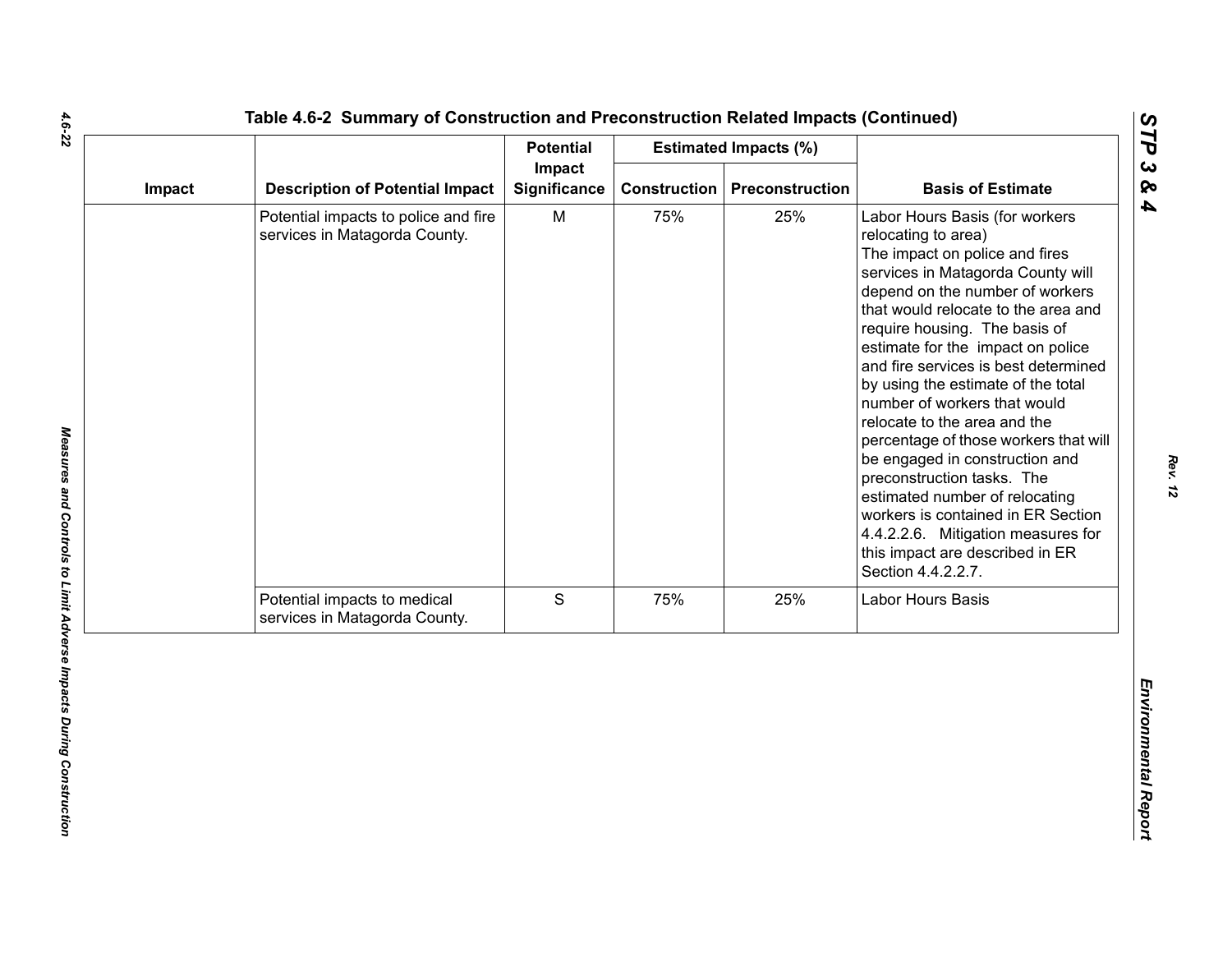|                                   | <b>Description of Potential Impact</b>                                                                                                                         | <b>Potential</b>       |                     | <b>Estimated Impacts (%)</b> | <b>Basis of Estimate</b>                                                                                                                                                                                                                                                                                                                                                                                                                                                                                                                                                                                                                                                                                                                                                                                                                                        |
|-----------------------------------|----------------------------------------------------------------------------------------------------------------------------------------------------------------|------------------------|---------------------|------------------------------|-----------------------------------------------------------------------------------------------------------------------------------------------------------------------------------------------------------------------------------------------------------------------------------------------------------------------------------------------------------------------------------------------------------------------------------------------------------------------------------------------------------------------------------------------------------------------------------------------------------------------------------------------------------------------------------------------------------------------------------------------------------------------------------------------------------------------------------------------------------------|
| Impact                            |                                                                                                                                                                | Impact<br>Significance | <b>Construction</b> | <b>Preconstruction</b>       |                                                                                                                                                                                                                                                                                                                                                                                                                                                                                                                                                                                                                                                                                                                                                                                                                                                                 |
|                                   | Potential impacts to social services<br>in Matagorda County.                                                                                                   | S                      | 75%                 | 25%                          | Labor Hours Basis                                                                                                                                                                                                                                                                                                                                                                                                                                                                                                                                                                                                                                                                                                                                                                                                                                               |
|                                   | Potential impact on the short-term<br>ability of schools in Matagorda<br>County to accommodate the<br>increase in student population.                          | $M-L$                  | 75%                 | 25%                          | Labor Hours Basis (for workers<br>relocating to area)<br>The impact on the short-term ability<br>of schools in Matagorda County to<br>accommodate the increase in<br>student population will depend on<br>the number of workers that would<br>relocate to the area and require<br>housing. The basis of estimate for<br>the impact on the short-term ability<br>of schools in Matagorda County to<br>accommodate the increase in<br>student population is best<br>determined by using the estimate of<br>the total number of workers that<br>would relocate to the area and the<br>percentage of those workers that will<br>be engaged in construction and<br>preconstruction tasks. The<br>estimated number of relocating<br>workers is contained in ER Section<br>4.4.2.2.6. Mitigation measures for<br>this impact are described in ER<br>Section 4.4.2.2.8. |
| 4.4.3<br>Environmental<br>Justice | Low-income rental housing rates<br>could increase due to increased<br>demand for housing, potentially<br>displacing low-income renters in<br>Matagorda County. | S                      | 75%                 | 25%                          | Labor Hours Basis                                                                                                                                                                                                                                                                                                                                                                                                                                                                                                                                                                                                                                                                                                                                                                                                                                               |

*STP 3 & 4*

 $4.6 - 23$